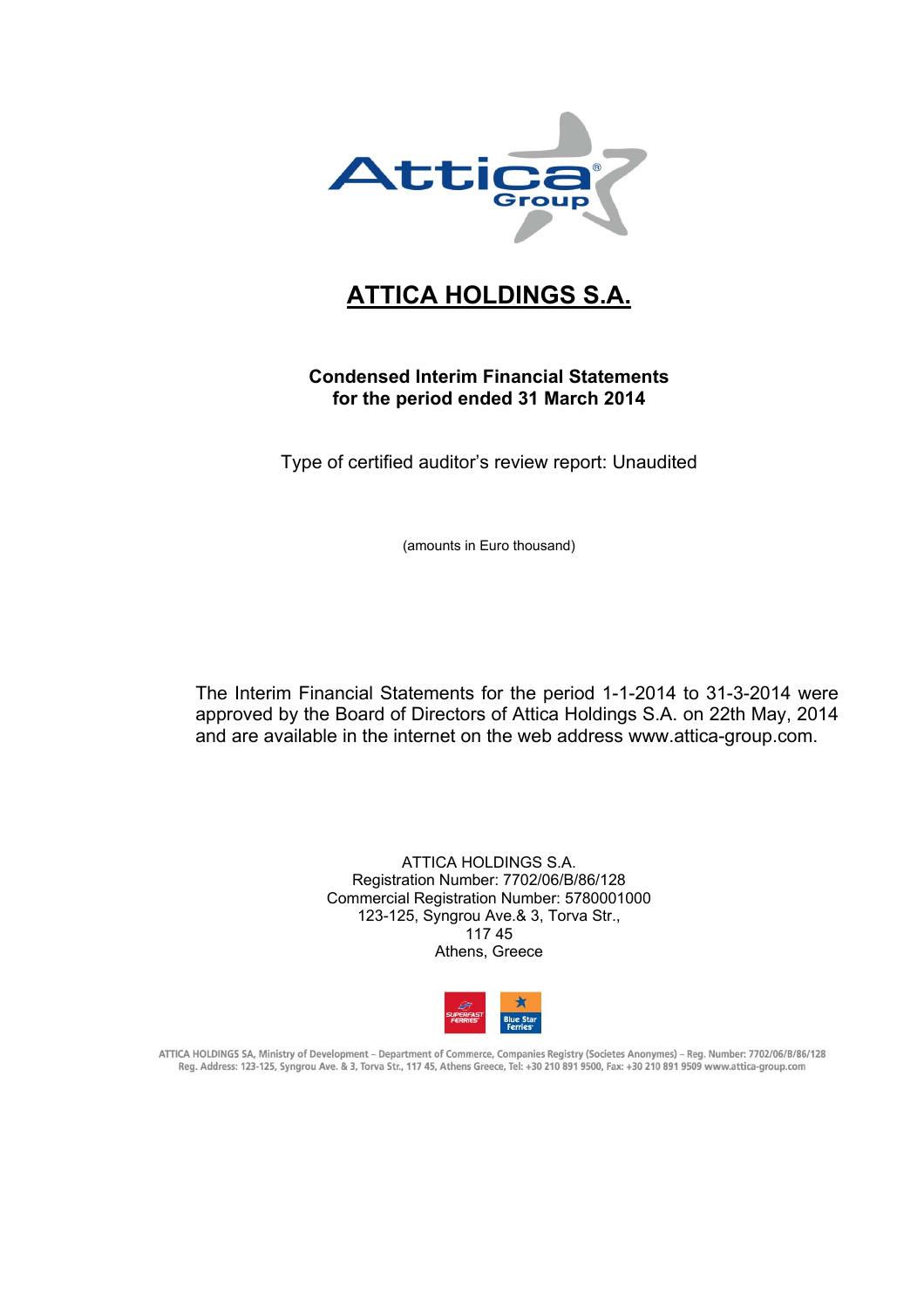

# **CONTENTS Page**

|        | Statement of Changes in Equity of the Group (period 1-1 to 31-03-2014)  4            |     |
|--------|--------------------------------------------------------------------------------------|-----|
|        |                                                                                      |     |
|        |                                                                                      |     |
|        |                                                                                      |     |
|        |                                                                                      |     |
|        |                                                                                      |     |
| 1.     |                                                                                      |     |
| 2.     |                                                                                      |     |
| 2.1.   | Accounting Policy in accordance with the presentation of Anek S.A. - Superfast       |     |
|        | Endeka Hellas INC & CO Joint Venture in the financial statements of the Group 10     |     |
| 2.2.   | New Standards, Interpretations, Revisions and Amendments to existing Standards that  |     |
|        |                                                                                      |     |
| 3.     |                                                                                      |     |
| 3.1.   |                                                                                      |     |
| 3.1.1. |                                                                                      |     |
| 3.1.2. |                                                                                      |     |
| 4.     |                                                                                      |     |
| 4.1.   |                                                                                      |     |
|        |                                                                                      |     |
| 4.2.   |                                                                                      |     |
| 5.     |                                                                                      |     |
| 5.1.   | Intercompany transactions between Attica Holdings S.A. and other companies of Attica |     |
|        |                                                                                      |     |
| 5.1.1. | Intercompany transactions between Attica Holdings S.A. and the companies of Marfin   |     |
|        |                                                                                      |     |
| 5.2.   |                                                                                      |     |
| 5.3.   |                                                                                      |     |
| 6.     | General information for the Financial Statements (period 1-1 to 31-03-2014)  17      |     |
| 6.1.   |                                                                                      |     |
| 6.2.   |                                                                                      |     |
| 6.3.   |                                                                                      |     |
| 6.4.   |                                                                                      | .20 |
| 6.5.   |                                                                                      |     |
| 6.6.   |                                                                                      |     |
| 6.7.   |                                                                                      |     |
| 6.8.   |                                                                                      |     |
| 6.9.   |                                                                                      |     |
| 6.10.  |                                                                                      |     |
| 6.11.  |                                                                                      |     |
| 6.12.  |                                                                                      |     |
| 7.     |                                                                                      |     |
| 7.1.   |                                                                                      |     |
| 7.2.   |                                                                                      |     |
| 7.3.   |                                                                                      |     |
| 7.4.   |                                                                                      |     |
| 8.     |                                                                                      |     |
| 9.     |                                                                                      |     |
|        |                                                                                      |     |
|        |                                                                                      |     |

1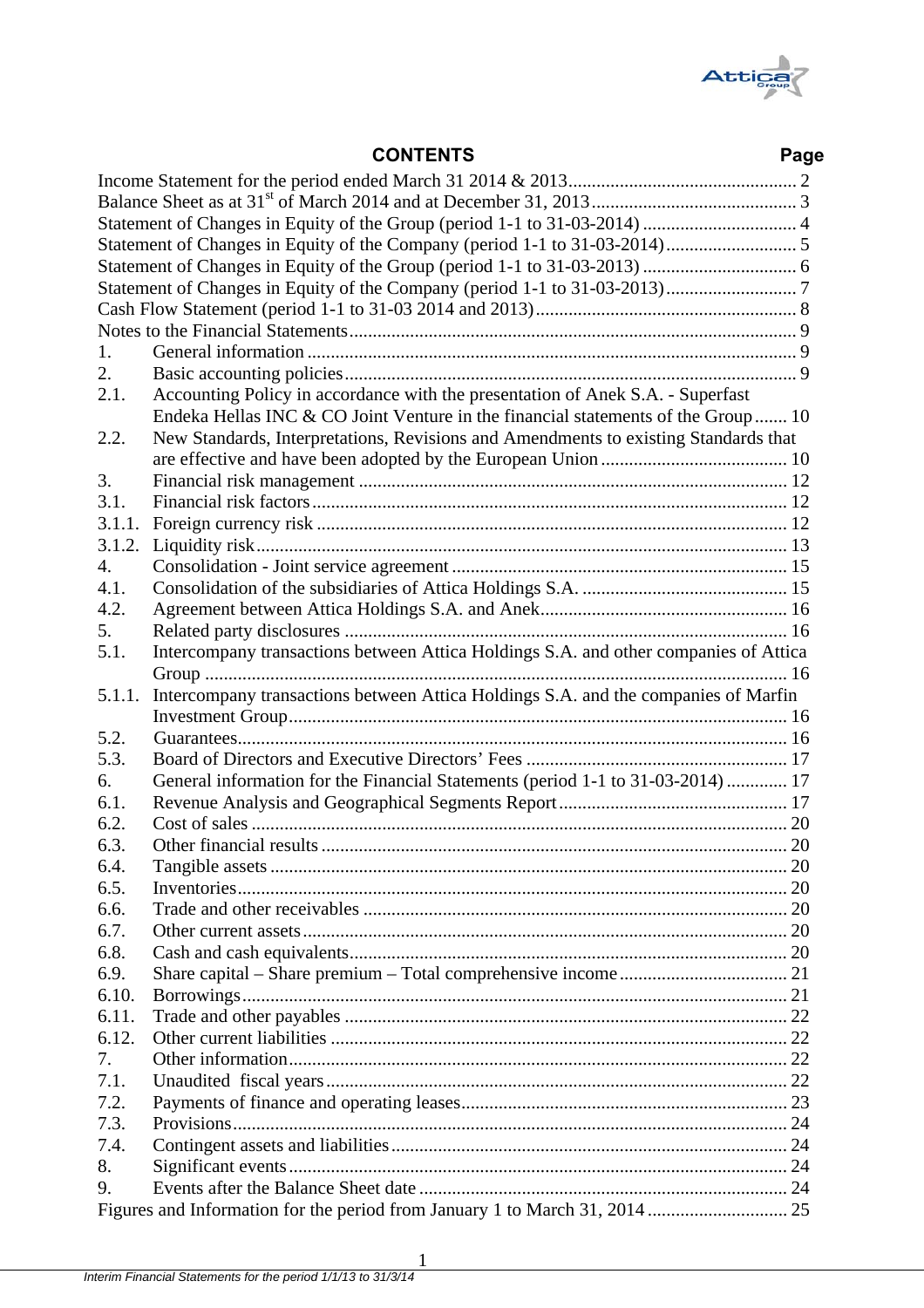

#### **INCOME STATEMENT**

#### For the period ended March 31 2014 & 2013

|                                                                    |     | <b>GROUP</b>    |                 | <b>COMPANY</b>  |                 |  |
|--------------------------------------------------------------------|-----|-----------------|-----------------|-----------------|-----------------|--|
|                                                                    |     | 1.01-31.03.2014 | 1.01-31.03.2013 | 1.01-31.03.2014 | 1.01-31.03.2013 |  |
| Sales                                                              | 6.1 | 41.086          | 41.036          |                 |                 |  |
| Cost of sales                                                      | 6.2 | $-46.895$       | $-49.227$       |                 |                 |  |
| Gross profit                                                       |     | $-5.809$        | $-8.191$        |                 |                 |  |
| Administrative expenses                                            | 6.3 | $-4.409$        | $-4.521$        | $-156$          | $-268$          |  |
| Distribution expenses                                              | 6.4 | $-3.061$        | $-2.970$        |                 |                 |  |
| Other operating income                                             |     | 181             | 977             | 32              |                 |  |
| Other operating expenses                                           |     | $-189$          |                 |                 |                 |  |
| Profit / (loss) before taxes, financing and investment             |     | $-13.287$       | $-14.705$       | $-124$          | $-268$          |  |
| activities                                                         |     |                 |                 |                 |                 |  |
| Other financial results                                            | 6.5 | 19              | $-1.220$        |                 |                 |  |
| <b>Financial expenses</b>                                          |     | $-3.369$        | $-3.383$        | $-1$            | $-1$            |  |
| Financial income                                                   |     | 39              | 12              |                 |                 |  |
| Income from dividends                                              |     |                 |                 |                 |                 |  |
| Share in net profit (loss) of companies consolidated               |     |                 |                 |                 |                 |  |
| with the equity method                                             |     |                 |                 |                 |                 |  |
| Profit/ (loss) from sale of assets                                 |     |                 |                 |                 |                 |  |
| Profit before income tax                                           |     | $-16.598$       | $-19.296$       | $-125$          | $-269$          |  |
| Income taxes                                                       |     | $-46$           | -21             |                 |                 |  |
| Profit for the period                                              |     | $-16.644$       | $-19.317$       | $-125$          | $-269$          |  |
| Attributable to:                                                   |     |                 |                 |                 |                 |  |
| Owners of the parent                                               |     | $-16.644$       | $-19.317$       | $-125$          | $-269$          |  |
| Non-controlling interests                                          |     |                 |                 |                 |                 |  |
| Earnings After Taxes per Share - Basic (in $\epsilon$ )            |     | $-0,0868$       | $-0,1008$       | $-0,0007$       | 0,0014          |  |
| Net profit for the period                                          |     | $-16.644$       | $-19.317$       | $-125$          | $-269$          |  |
|                                                                    |     |                 |                 |                 |                 |  |
| Other comprehensive income:                                        |     |                 |                 |                 |                 |  |
| Amounts that will not be reclassified in the Income                |     |                 |                 |                 |                 |  |
| <b>Statement</b>                                                   |     |                 |                 |                 |                 |  |
| Revaluation of the accrued pension obligations                     |     |                 | $-335$          |                 | 73              |  |
|                                                                    |     |                 |                 |                 |                 |  |
| Amounts that may be reclassified in the Income<br><b>Statement</b> |     |                 |                 |                 |                 |  |
| Cash flow hedging:                                                 |     |                 |                 |                 |                 |  |
| - current period gains /(losses)                                   |     |                 |                 |                 |                 |  |
| - reclassification to profit or loss                               |     |                 |                 |                 |                 |  |
| Exchange differences on translating foreign operations             |     |                 |                 |                 |                 |  |
|                                                                    |     |                 |                 |                 |                 |  |
| Related parties' measurement using the fair value<br>method        |     |                 |                 |                 |                 |  |
|                                                                    |     |                 |                 |                 |                 |  |
| Other comprehensive income for the period before<br>tax            |     |                 | $-335$          |                 | 73              |  |
|                                                                    |     |                 |                 |                 |                 |  |
| Income tax relating to components of other<br>comprehensive income |     |                 |                 |                 |                 |  |
|                                                                    |     |                 |                 |                 |                 |  |
| Other comprehensive income for the period, net of<br>tax           |     |                 | -335            |                 | 73              |  |
|                                                                    |     |                 |                 |                 |                 |  |
| Total comprehensive income for the period after tax                |     | $-16.644$       | $-19.652$       | $-125$          | $-196$          |  |
| <b>Attributable to:</b>                                            |     |                 |                 |                 |                 |  |
| Owners of the parent                                               |     | $-16.644$       | $-19.652$       | $-125$          | $-196$          |  |
| Non-controlling interests                                          |     |                 |                 |                 |                 |  |

The Notes on pages 9 to 24 are an integral part of these Interim Financial Statements.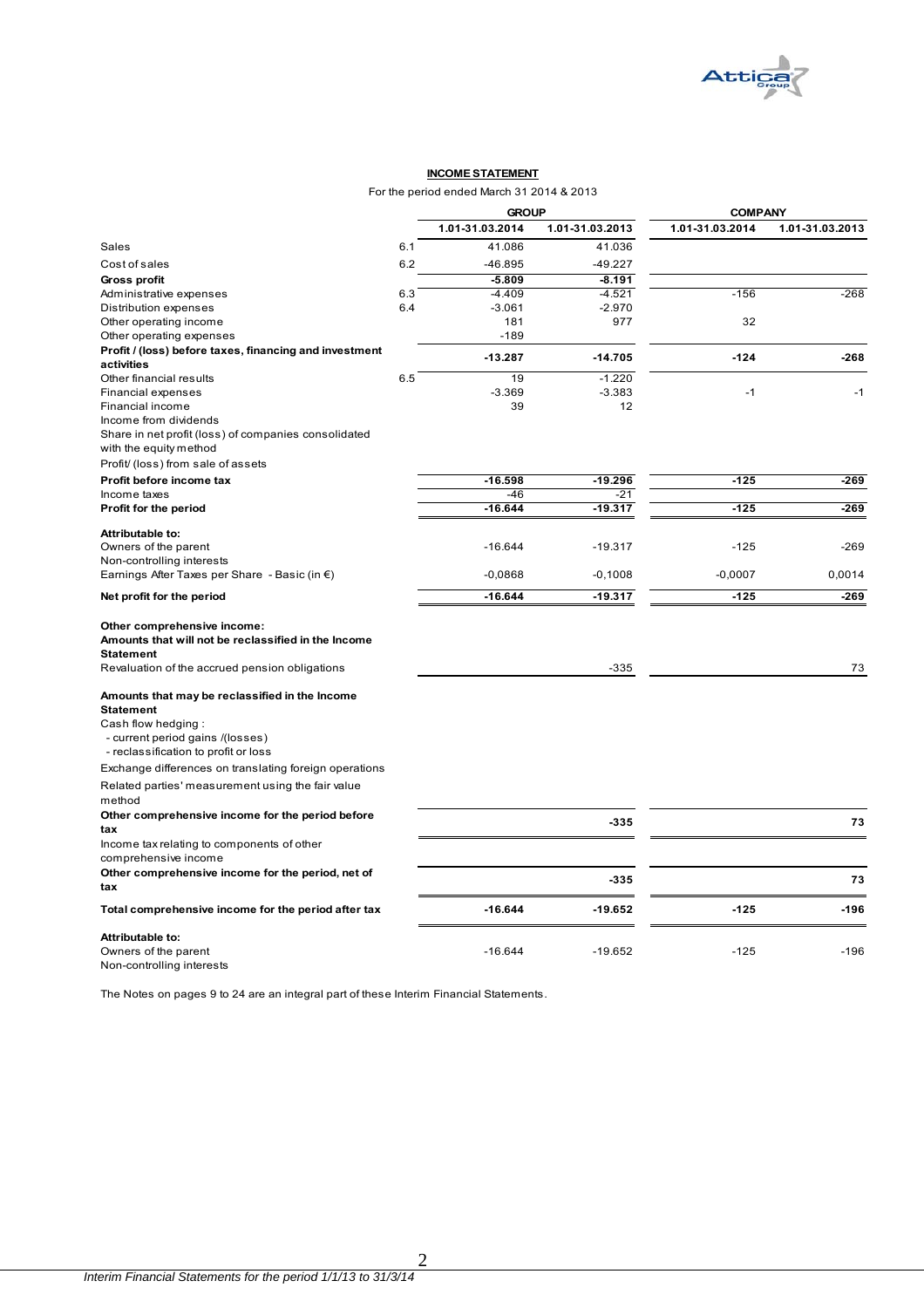

#### **BALANCE SHEET As at 31 of March 2014 and at December 31, 2013**

| 31/03/2014<br>31/03/2014<br>31/12/2013<br>31/12/2013<br><b>ASSETS</b><br><b>Non-Current Assets</b><br>6.4<br>623.556<br>629.228<br>38<br>42<br>Tangible assets<br>805<br>17<br>Intangible assets<br>812<br>21<br>Investments in subsidiaries<br>495.488<br>495.488<br>1.122<br>202<br>1.152<br>202<br>Other non current assets<br>625.483<br>631.192<br>495.745<br>495.753<br>Total<br><b>Current Assets</b><br>6.5<br>4.303<br>Inventories<br>4.501<br>6.6<br>Trade and other receivables<br>41.368<br>42.595<br>1<br>6.7<br>15.580<br>738<br>740<br>Other current assets<br>16.806<br>6.8<br>20.807<br>24.886<br>516<br>662<br>Cash and cash equivalents<br>1.254<br>83.284<br>87.562<br>1.403<br>Total<br>Assets held for sale<br>708.767<br>718.754<br>497.156<br><b>Total Assets</b><br>496.999<br><b>EQUITY AND LIABILITIES</b><br><b>Equity</b><br>6.9<br>57.498<br>Share capital<br>57.498<br>57.498<br>57.498<br>6.9<br>290.011<br>290.011<br>290.011<br>290.011<br>Share premium<br>91.380<br>91.380<br>Fair value reserves<br>152.848<br>152.848<br>65.330<br>65.330<br>Other reserves<br>$-176.948$<br>$-160.304$<br>$-20.585$<br>$-20.460$<br>Retained earnings<br>340.053<br>483.759<br>323.409<br>483.634<br>Equity attributable to parent's shareholders<br>Minority interests<br>483.759<br>323.409<br>340.053<br>483.634<br><b>Total Equity</b><br><b>Non-current liabilities</b><br>15<br>Deferred tax liability<br>15<br>1.372<br>1.342<br>40<br>37<br>Accrued pension and retirement obligations<br>6.10<br>Long-term borrowings<br>68.448<br>68.448<br><b>Non-Current Provisions</b><br>806<br>806<br>128<br>128<br>13.000<br>13.000<br>13.000<br>Other non-current liabilities<br>13.000<br>83.641<br>83.611<br>13.168<br>Total<br>13.165<br><b>Current Liabilities</b><br>6.11<br>26.890<br>24.274<br>32<br>38<br>Trade and other payables<br>144<br>20<br>20<br><b>Tax liabilities</b><br>143<br>Short-term debt<br>6.10<br>221.492<br>221.492<br>Other current liabilities<br>6.12<br>53.191<br>49.181<br>145<br>174<br>197<br>301.717<br>232<br>Total<br>295.090<br>Liabilities related to Assets held for sale<br>385.358<br>378.701<br><b>Total liabilities</b><br>13.365<br>13.397<br>708.767<br>718.754<br>496.999<br>497.156<br><b>Total Equity and Liabilities</b> |  | <b>GROUP</b> | <b>COMPANY</b> |  |
|-----------------------------------------------------------------------------------------------------------------------------------------------------------------------------------------------------------------------------------------------------------------------------------------------------------------------------------------------------------------------------------------------------------------------------------------------------------------------------------------------------------------------------------------------------------------------------------------------------------------------------------------------------------------------------------------------------------------------------------------------------------------------------------------------------------------------------------------------------------------------------------------------------------------------------------------------------------------------------------------------------------------------------------------------------------------------------------------------------------------------------------------------------------------------------------------------------------------------------------------------------------------------------------------------------------------------------------------------------------------------------------------------------------------------------------------------------------------------------------------------------------------------------------------------------------------------------------------------------------------------------------------------------------------------------------------------------------------------------------------------------------------------------------------------------------------------------------------------------------------------------------------------------------------------------------------------------------------------------------------------------------------------------------------------------------------------------------------------------------------------------------------------------------------------------------------------------------------------------------------------------------------------------------------------------|--|--------------|----------------|--|
|                                                                                                                                                                                                                                                                                                                                                                                                                                                                                                                                                                                                                                                                                                                                                                                                                                                                                                                                                                                                                                                                                                                                                                                                                                                                                                                                                                                                                                                                                                                                                                                                                                                                                                                                                                                                                                                                                                                                                                                                                                                                                                                                                                                                                                                                                                     |  |              |                |  |
|                                                                                                                                                                                                                                                                                                                                                                                                                                                                                                                                                                                                                                                                                                                                                                                                                                                                                                                                                                                                                                                                                                                                                                                                                                                                                                                                                                                                                                                                                                                                                                                                                                                                                                                                                                                                                                                                                                                                                                                                                                                                                                                                                                                                                                                                                                     |  |              |                |  |
|                                                                                                                                                                                                                                                                                                                                                                                                                                                                                                                                                                                                                                                                                                                                                                                                                                                                                                                                                                                                                                                                                                                                                                                                                                                                                                                                                                                                                                                                                                                                                                                                                                                                                                                                                                                                                                                                                                                                                                                                                                                                                                                                                                                                                                                                                                     |  |              |                |  |
|                                                                                                                                                                                                                                                                                                                                                                                                                                                                                                                                                                                                                                                                                                                                                                                                                                                                                                                                                                                                                                                                                                                                                                                                                                                                                                                                                                                                                                                                                                                                                                                                                                                                                                                                                                                                                                                                                                                                                                                                                                                                                                                                                                                                                                                                                                     |  |              |                |  |
|                                                                                                                                                                                                                                                                                                                                                                                                                                                                                                                                                                                                                                                                                                                                                                                                                                                                                                                                                                                                                                                                                                                                                                                                                                                                                                                                                                                                                                                                                                                                                                                                                                                                                                                                                                                                                                                                                                                                                                                                                                                                                                                                                                                                                                                                                                     |  |              |                |  |
|                                                                                                                                                                                                                                                                                                                                                                                                                                                                                                                                                                                                                                                                                                                                                                                                                                                                                                                                                                                                                                                                                                                                                                                                                                                                                                                                                                                                                                                                                                                                                                                                                                                                                                                                                                                                                                                                                                                                                                                                                                                                                                                                                                                                                                                                                                     |  |              |                |  |
|                                                                                                                                                                                                                                                                                                                                                                                                                                                                                                                                                                                                                                                                                                                                                                                                                                                                                                                                                                                                                                                                                                                                                                                                                                                                                                                                                                                                                                                                                                                                                                                                                                                                                                                                                                                                                                                                                                                                                                                                                                                                                                                                                                                                                                                                                                     |  |              |                |  |
|                                                                                                                                                                                                                                                                                                                                                                                                                                                                                                                                                                                                                                                                                                                                                                                                                                                                                                                                                                                                                                                                                                                                                                                                                                                                                                                                                                                                                                                                                                                                                                                                                                                                                                                                                                                                                                                                                                                                                                                                                                                                                                                                                                                                                                                                                                     |  |              |                |  |
|                                                                                                                                                                                                                                                                                                                                                                                                                                                                                                                                                                                                                                                                                                                                                                                                                                                                                                                                                                                                                                                                                                                                                                                                                                                                                                                                                                                                                                                                                                                                                                                                                                                                                                                                                                                                                                                                                                                                                                                                                                                                                                                                                                                                                                                                                                     |  |              |                |  |
|                                                                                                                                                                                                                                                                                                                                                                                                                                                                                                                                                                                                                                                                                                                                                                                                                                                                                                                                                                                                                                                                                                                                                                                                                                                                                                                                                                                                                                                                                                                                                                                                                                                                                                                                                                                                                                                                                                                                                                                                                                                                                                                                                                                                                                                                                                     |  |              |                |  |
|                                                                                                                                                                                                                                                                                                                                                                                                                                                                                                                                                                                                                                                                                                                                                                                                                                                                                                                                                                                                                                                                                                                                                                                                                                                                                                                                                                                                                                                                                                                                                                                                                                                                                                                                                                                                                                                                                                                                                                                                                                                                                                                                                                                                                                                                                                     |  |              |                |  |
|                                                                                                                                                                                                                                                                                                                                                                                                                                                                                                                                                                                                                                                                                                                                                                                                                                                                                                                                                                                                                                                                                                                                                                                                                                                                                                                                                                                                                                                                                                                                                                                                                                                                                                                                                                                                                                                                                                                                                                                                                                                                                                                                                                                                                                                                                                     |  |              |                |  |
|                                                                                                                                                                                                                                                                                                                                                                                                                                                                                                                                                                                                                                                                                                                                                                                                                                                                                                                                                                                                                                                                                                                                                                                                                                                                                                                                                                                                                                                                                                                                                                                                                                                                                                                                                                                                                                                                                                                                                                                                                                                                                                                                                                                                                                                                                                     |  |              |                |  |
|                                                                                                                                                                                                                                                                                                                                                                                                                                                                                                                                                                                                                                                                                                                                                                                                                                                                                                                                                                                                                                                                                                                                                                                                                                                                                                                                                                                                                                                                                                                                                                                                                                                                                                                                                                                                                                                                                                                                                                                                                                                                                                                                                                                                                                                                                                     |  |              |                |  |
|                                                                                                                                                                                                                                                                                                                                                                                                                                                                                                                                                                                                                                                                                                                                                                                                                                                                                                                                                                                                                                                                                                                                                                                                                                                                                                                                                                                                                                                                                                                                                                                                                                                                                                                                                                                                                                                                                                                                                                                                                                                                                                                                                                                                                                                                                                     |  |              |                |  |
|                                                                                                                                                                                                                                                                                                                                                                                                                                                                                                                                                                                                                                                                                                                                                                                                                                                                                                                                                                                                                                                                                                                                                                                                                                                                                                                                                                                                                                                                                                                                                                                                                                                                                                                                                                                                                                                                                                                                                                                                                                                                                                                                                                                                                                                                                                     |  |              |                |  |
|                                                                                                                                                                                                                                                                                                                                                                                                                                                                                                                                                                                                                                                                                                                                                                                                                                                                                                                                                                                                                                                                                                                                                                                                                                                                                                                                                                                                                                                                                                                                                                                                                                                                                                                                                                                                                                                                                                                                                                                                                                                                                                                                                                                                                                                                                                     |  |              |                |  |
|                                                                                                                                                                                                                                                                                                                                                                                                                                                                                                                                                                                                                                                                                                                                                                                                                                                                                                                                                                                                                                                                                                                                                                                                                                                                                                                                                                                                                                                                                                                                                                                                                                                                                                                                                                                                                                                                                                                                                                                                                                                                                                                                                                                                                                                                                                     |  |              |                |  |
|                                                                                                                                                                                                                                                                                                                                                                                                                                                                                                                                                                                                                                                                                                                                                                                                                                                                                                                                                                                                                                                                                                                                                                                                                                                                                                                                                                                                                                                                                                                                                                                                                                                                                                                                                                                                                                                                                                                                                                                                                                                                                                                                                                                                                                                                                                     |  |              |                |  |
|                                                                                                                                                                                                                                                                                                                                                                                                                                                                                                                                                                                                                                                                                                                                                                                                                                                                                                                                                                                                                                                                                                                                                                                                                                                                                                                                                                                                                                                                                                                                                                                                                                                                                                                                                                                                                                                                                                                                                                                                                                                                                                                                                                                                                                                                                                     |  |              |                |  |
|                                                                                                                                                                                                                                                                                                                                                                                                                                                                                                                                                                                                                                                                                                                                                                                                                                                                                                                                                                                                                                                                                                                                                                                                                                                                                                                                                                                                                                                                                                                                                                                                                                                                                                                                                                                                                                                                                                                                                                                                                                                                                                                                                                                                                                                                                                     |  |              |                |  |
|                                                                                                                                                                                                                                                                                                                                                                                                                                                                                                                                                                                                                                                                                                                                                                                                                                                                                                                                                                                                                                                                                                                                                                                                                                                                                                                                                                                                                                                                                                                                                                                                                                                                                                                                                                                                                                                                                                                                                                                                                                                                                                                                                                                                                                                                                                     |  |              |                |  |
|                                                                                                                                                                                                                                                                                                                                                                                                                                                                                                                                                                                                                                                                                                                                                                                                                                                                                                                                                                                                                                                                                                                                                                                                                                                                                                                                                                                                                                                                                                                                                                                                                                                                                                                                                                                                                                                                                                                                                                                                                                                                                                                                                                                                                                                                                                     |  |              |                |  |
|                                                                                                                                                                                                                                                                                                                                                                                                                                                                                                                                                                                                                                                                                                                                                                                                                                                                                                                                                                                                                                                                                                                                                                                                                                                                                                                                                                                                                                                                                                                                                                                                                                                                                                                                                                                                                                                                                                                                                                                                                                                                                                                                                                                                                                                                                                     |  |              |                |  |
|                                                                                                                                                                                                                                                                                                                                                                                                                                                                                                                                                                                                                                                                                                                                                                                                                                                                                                                                                                                                                                                                                                                                                                                                                                                                                                                                                                                                                                                                                                                                                                                                                                                                                                                                                                                                                                                                                                                                                                                                                                                                                                                                                                                                                                                                                                     |  |              |                |  |
|                                                                                                                                                                                                                                                                                                                                                                                                                                                                                                                                                                                                                                                                                                                                                                                                                                                                                                                                                                                                                                                                                                                                                                                                                                                                                                                                                                                                                                                                                                                                                                                                                                                                                                                                                                                                                                                                                                                                                                                                                                                                                                                                                                                                                                                                                                     |  |              |                |  |
|                                                                                                                                                                                                                                                                                                                                                                                                                                                                                                                                                                                                                                                                                                                                                                                                                                                                                                                                                                                                                                                                                                                                                                                                                                                                                                                                                                                                                                                                                                                                                                                                                                                                                                                                                                                                                                                                                                                                                                                                                                                                                                                                                                                                                                                                                                     |  |              |                |  |
|                                                                                                                                                                                                                                                                                                                                                                                                                                                                                                                                                                                                                                                                                                                                                                                                                                                                                                                                                                                                                                                                                                                                                                                                                                                                                                                                                                                                                                                                                                                                                                                                                                                                                                                                                                                                                                                                                                                                                                                                                                                                                                                                                                                                                                                                                                     |  |              |                |  |
|                                                                                                                                                                                                                                                                                                                                                                                                                                                                                                                                                                                                                                                                                                                                                                                                                                                                                                                                                                                                                                                                                                                                                                                                                                                                                                                                                                                                                                                                                                                                                                                                                                                                                                                                                                                                                                                                                                                                                                                                                                                                                                                                                                                                                                                                                                     |  |              |                |  |
|                                                                                                                                                                                                                                                                                                                                                                                                                                                                                                                                                                                                                                                                                                                                                                                                                                                                                                                                                                                                                                                                                                                                                                                                                                                                                                                                                                                                                                                                                                                                                                                                                                                                                                                                                                                                                                                                                                                                                                                                                                                                                                                                                                                                                                                                                                     |  |              |                |  |
|                                                                                                                                                                                                                                                                                                                                                                                                                                                                                                                                                                                                                                                                                                                                                                                                                                                                                                                                                                                                                                                                                                                                                                                                                                                                                                                                                                                                                                                                                                                                                                                                                                                                                                                                                                                                                                                                                                                                                                                                                                                                                                                                                                                                                                                                                                     |  |              |                |  |
|                                                                                                                                                                                                                                                                                                                                                                                                                                                                                                                                                                                                                                                                                                                                                                                                                                                                                                                                                                                                                                                                                                                                                                                                                                                                                                                                                                                                                                                                                                                                                                                                                                                                                                                                                                                                                                                                                                                                                                                                                                                                                                                                                                                                                                                                                                     |  |              |                |  |
|                                                                                                                                                                                                                                                                                                                                                                                                                                                                                                                                                                                                                                                                                                                                                                                                                                                                                                                                                                                                                                                                                                                                                                                                                                                                                                                                                                                                                                                                                                                                                                                                                                                                                                                                                                                                                                                                                                                                                                                                                                                                                                                                                                                                                                                                                                     |  |              |                |  |
|                                                                                                                                                                                                                                                                                                                                                                                                                                                                                                                                                                                                                                                                                                                                                                                                                                                                                                                                                                                                                                                                                                                                                                                                                                                                                                                                                                                                                                                                                                                                                                                                                                                                                                                                                                                                                                                                                                                                                                                                                                                                                                                                                                                                                                                                                                     |  |              |                |  |
|                                                                                                                                                                                                                                                                                                                                                                                                                                                                                                                                                                                                                                                                                                                                                                                                                                                                                                                                                                                                                                                                                                                                                                                                                                                                                                                                                                                                                                                                                                                                                                                                                                                                                                                                                                                                                                                                                                                                                                                                                                                                                                                                                                                                                                                                                                     |  |              |                |  |
|                                                                                                                                                                                                                                                                                                                                                                                                                                                                                                                                                                                                                                                                                                                                                                                                                                                                                                                                                                                                                                                                                                                                                                                                                                                                                                                                                                                                                                                                                                                                                                                                                                                                                                                                                                                                                                                                                                                                                                                                                                                                                                                                                                                                                                                                                                     |  |              |                |  |
|                                                                                                                                                                                                                                                                                                                                                                                                                                                                                                                                                                                                                                                                                                                                                                                                                                                                                                                                                                                                                                                                                                                                                                                                                                                                                                                                                                                                                                                                                                                                                                                                                                                                                                                                                                                                                                                                                                                                                                                                                                                                                                                                                                                                                                                                                                     |  |              |                |  |
|                                                                                                                                                                                                                                                                                                                                                                                                                                                                                                                                                                                                                                                                                                                                                                                                                                                                                                                                                                                                                                                                                                                                                                                                                                                                                                                                                                                                                                                                                                                                                                                                                                                                                                                                                                                                                                                                                                                                                                                                                                                                                                                                                                                                                                                                                                     |  |              |                |  |
|                                                                                                                                                                                                                                                                                                                                                                                                                                                                                                                                                                                                                                                                                                                                                                                                                                                                                                                                                                                                                                                                                                                                                                                                                                                                                                                                                                                                                                                                                                                                                                                                                                                                                                                                                                                                                                                                                                                                                                                                                                                                                                                                                                                                                                                                                                     |  |              |                |  |
|                                                                                                                                                                                                                                                                                                                                                                                                                                                                                                                                                                                                                                                                                                                                                                                                                                                                                                                                                                                                                                                                                                                                                                                                                                                                                                                                                                                                                                                                                                                                                                                                                                                                                                                                                                                                                                                                                                                                                                                                                                                                                                                                                                                                                                                                                                     |  |              |                |  |
|                                                                                                                                                                                                                                                                                                                                                                                                                                                                                                                                                                                                                                                                                                                                                                                                                                                                                                                                                                                                                                                                                                                                                                                                                                                                                                                                                                                                                                                                                                                                                                                                                                                                                                                                                                                                                                                                                                                                                                                                                                                                                                                                                                                                                                                                                                     |  |              |                |  |
|                                                                                                                                                                                                                                                                                                                                                                                                                                                                                                                                                                                                                                                                                                                                                                                                                                                                                                                                                                                                                                                                                                                                                                                                                                                                                                                                                                                                                                                                                                                                                                                                                                                                                                                                                                                                                                                                                                                                                                                                                                                                                                                                                                                                                                                                                                     |  |              |                |  |

The Notes on pages 9 to 25 are an integral part of these Interim Financial Statements.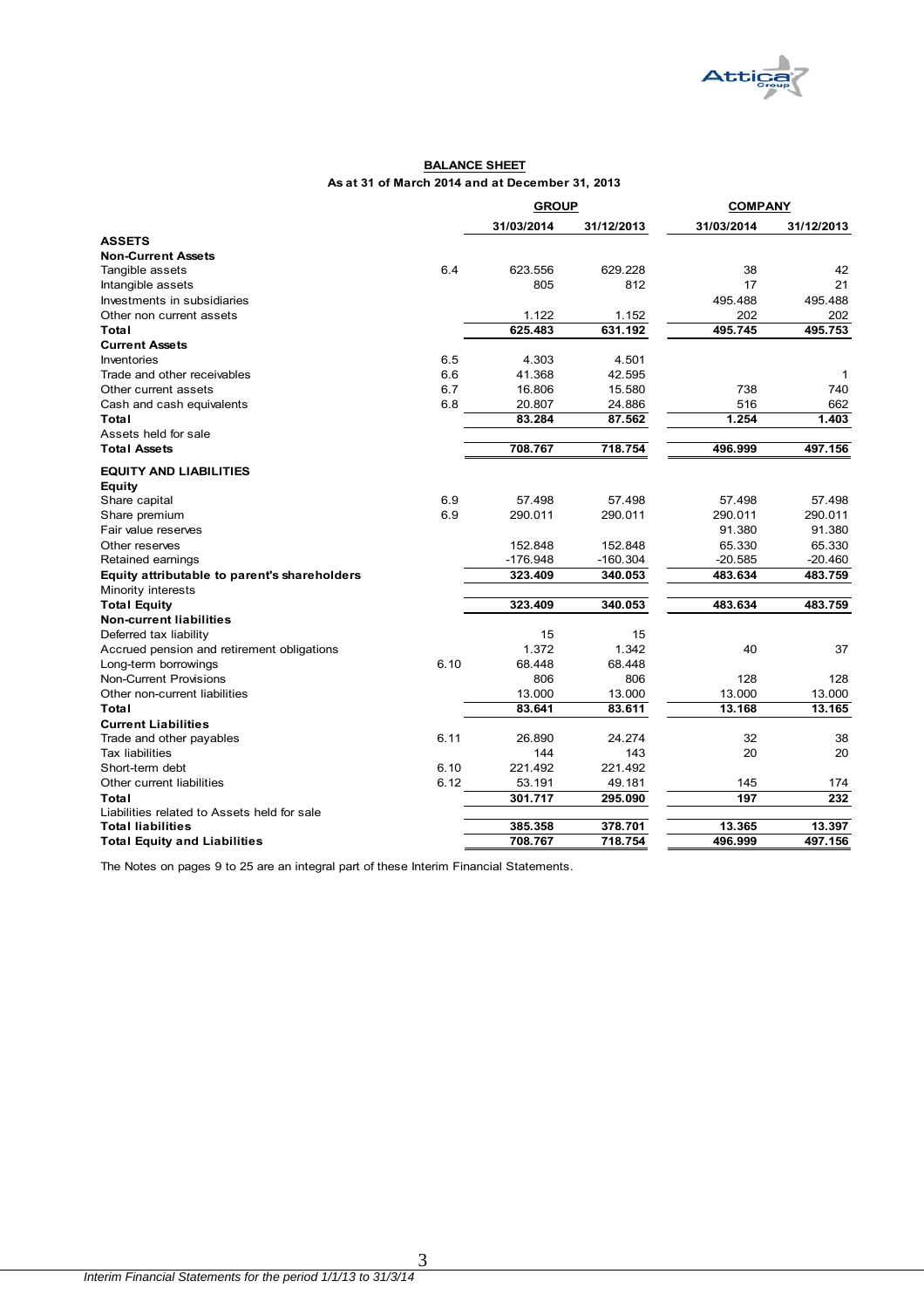

For the Period 1/01-31/03/2014

#### **GROUP**

|                                | Number of<br>shares | <b>Share</b><br>capital | <b>Share</b><br>premium | <b>Revaluation</b><br>of financial<br><b>instruments</b> | <b>Other</b><br>reserves | <b>Retained</b><br>earnings | Total<br><b>Equity</b> |
|--------------------------------|---------------------|-------------------------|-------------------------|----------------------------------------------------------|--------------------------|-----------------------------|------------------------|
| <b>Balance at 1/1/2014</b>     | 191.660.320         | 57.498                  | 290.011                 |                                                          | 152.848                  | $-160.304$                  | 340.053                |
| Changes in accounting policies |                     |                         |                         |                                                          |                          |                             |                        |
| <b>Restated balance</b>        | 191.660.320         | 57.498                  | 290.011                 |                                                          | 152.848                  | $-160.304$                  | 340.053                |
|                                |                     |                         |                         |                                                          |                          |                             |                        |

| Profit for the period                                  |             |        |         |         | $-16.644$  | $-16.644$ |
|--------------------------------------------------------|-------------|--------|---------|---------|------------|-----------|
| Other comprehensive income                             |             |        |         |         |            |           |
| Cash flow hedges:                                      |             |        |         |         |            |           |
| Gains/(losses) taken to equity                         |             |        |         |         |            |           |
| reclassification to profit or loss                     |             |        |         |         |            |           |
| Revaluation of the accrued pension obligations         |             |        |         |         |            |           |
| Exchange differences on translating foreign operations |             |        |         |         |            |           |
| Total recognised income and expense for the period     |             |        |         |         | $-16.644$  | -16.644   |
| Share capital issue                                    |             |        |         |         |            |           |
| Capitalisation of share premium                        |             |        |         |         |            |           |
| Transfer between reserves and retained earnings        |             |        |         |         |            |           |
| Expenses related to share capital increase             |             |        |         |         |            |           |
| <b>Balance at 31/3/2014</b>                            | 191.660.320 | 57.498 | 290.011 | 152.848 | $-176.948$ | 323.409   |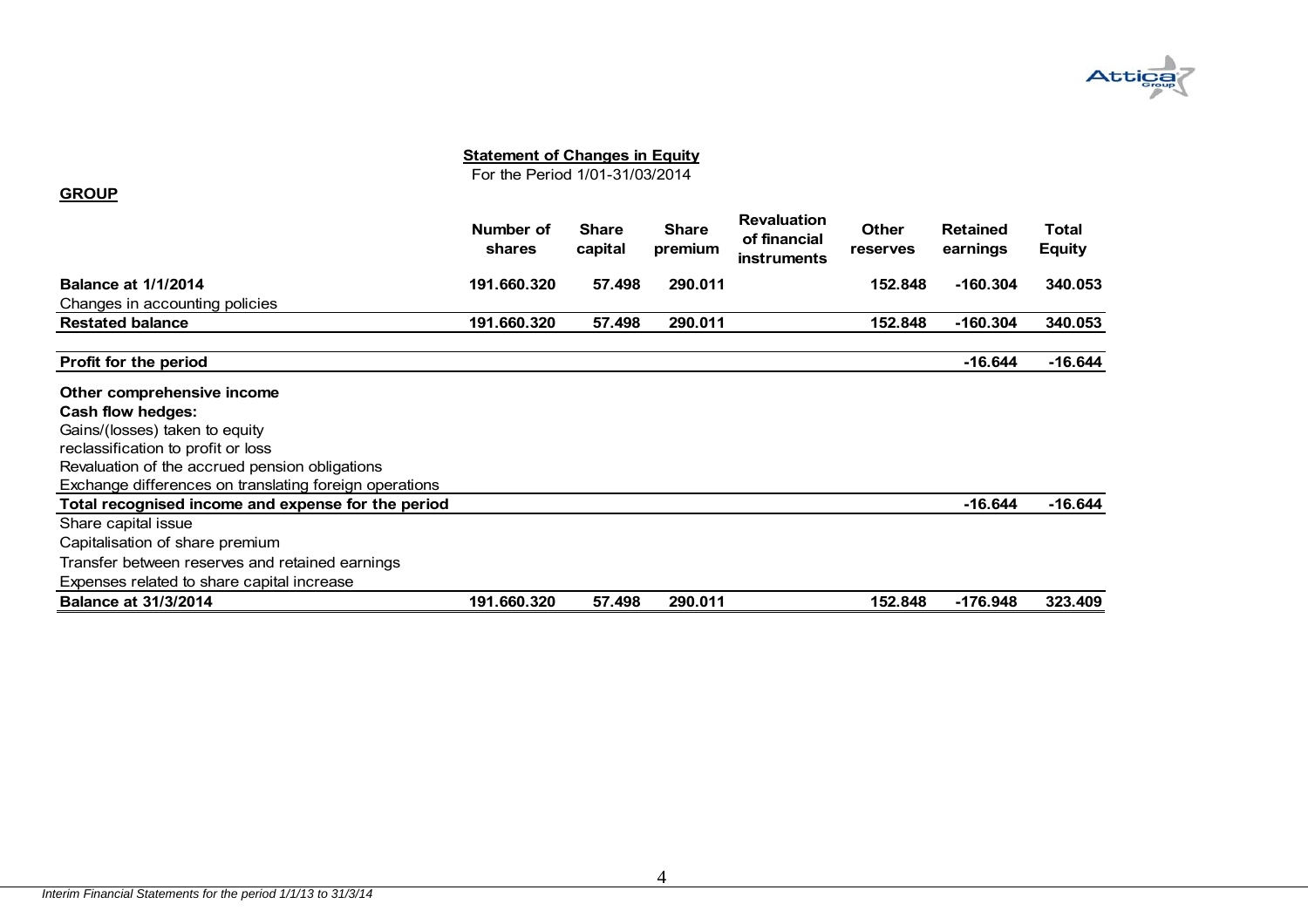

For the Period 1/01-31/03/2014

#### **COMPANY**

|                                                    | Number of<br>shares | <b>Share</b><br>capital | Share<br>premium | <b>Revaluation</b><br>reserves of<br>tangible assets | <b>Other</b><br>reserves | <b>Retained</b><br>earnings | Total<br><b>Equity</b> |
|----------------------------------------------------|---------------------|-------------------------|------------------|------------------------------------------------------|--------------------------|-----------------------------|------------------------|
| <b>Balance at 1/1/2014</b>                         | 191.660.320         | 57.498                  | 290.011          | 91.380                                               | 65.330                   | $-20.460$                   | 483.759                |
| Changes in accounting policies                     |                     |                         |                  |                                                      |                          |                             |                        |
| <b>Restated balance</b>                            | 191.660.320         | 57.498                  | 290.011          | 91.380                                               | 65.330                   | $-20.460$                   | 483.759                |
| <b>Profit for the period</b>                       |                     |                         |                  |                                                      |                          | $-125$                      | $-125$                 |
| Other comprehensive income                         |                     |                         |                  |                                                      |                          |                             |                        |
| Cash flow hedges:                                  |                     |                         |                  |                                                      |                          |                             |                        |
| Gains/(losses) taken to equity                     |                     |                         |                  |                                                      |                          |                             |                        |
| Reclassification to profit or loss                 |                     |                         |                  |                                                      |                          |                             |                        |
| Total recognised income and expense for the period |                     |                         |                  |                                                      |                          | $-125$                      | $-125$                 |
| Share capital issue                                |                     |                         |                  |                                                      |                          |                             |                        |
| Capitalisation of share premium                    |                     |                         |                  |                                                      |                          |                             |                        |
| Transfer between reserves and retained earnings    |                     |                         |                  |                                                      |                          |                             |                        |
| Expenses related to share capital increase         |                     |                         |                  |                                                      |                          |                             |                        |
| <b>Balance at 31/3/2014</b>                        | 191.660.320         | 57.498                  | 290.011          | 91.380                                               | 65,330                   | $-20.585$                   | 483.634                |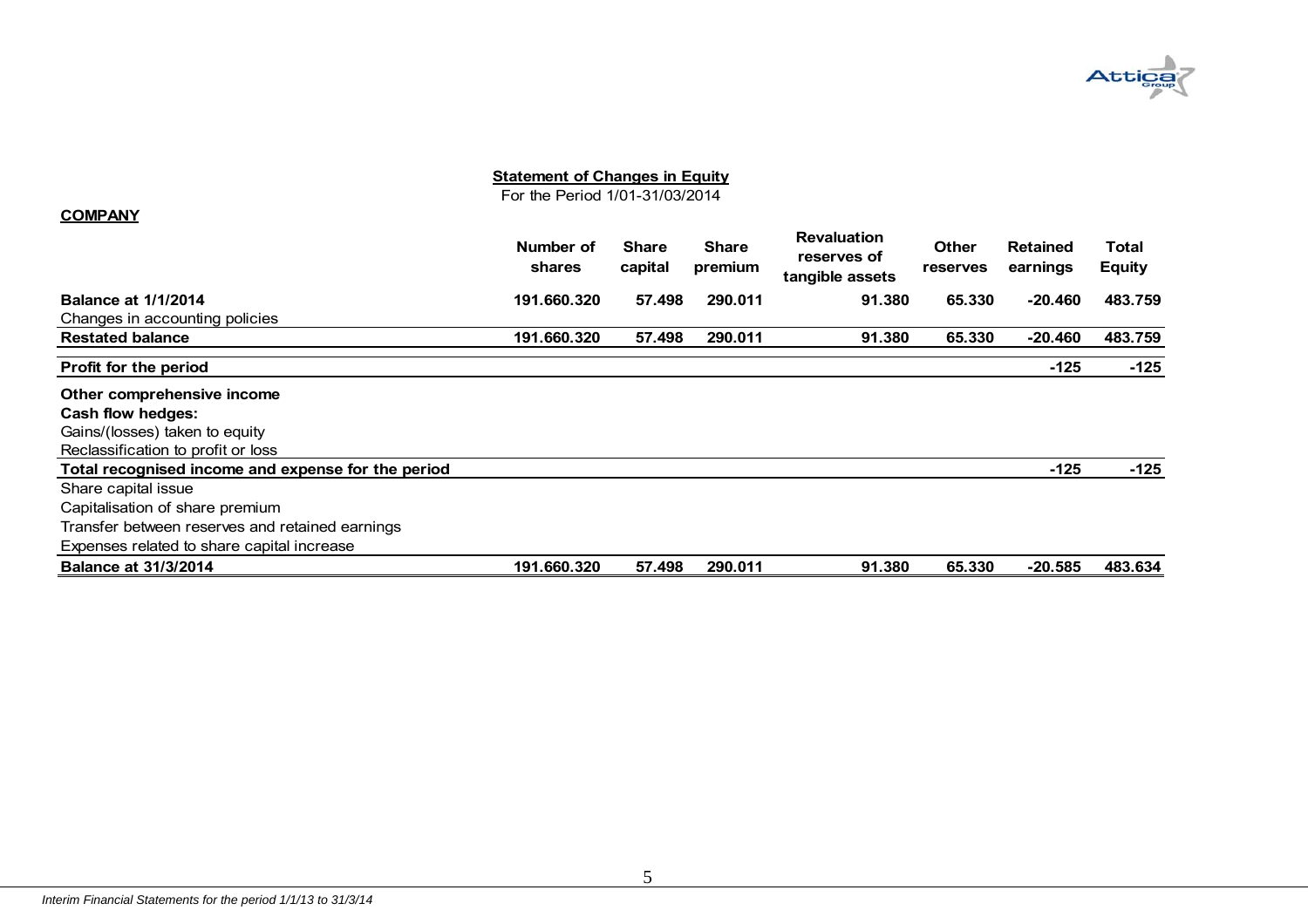

For the Period 1/01-31/03/2013

|                                | Number of<br>shares | <b>Share</b><br>capital | <b>Share</b><br>premium | <b>Revaluation</b><br>of financial<br><b>instruments</b> | Other<br><b>reserves</b> | <b>Retained</b><br>earnings | Total<br><b>Equity</b> |
|--------------------------------|---------------------|-------------------------|-------------------------|----------------------------------------------------------|--------------------------|-----------------------------|------------------------|
| <b>Balance at 1/1/2013</b>     | 191.660.320         | 57.498                  | 290.011                 |                                                          | 152.848                  | $-149.986$                  | 350.371                |
| Changes in accounting policies |                     |                         |                         |                                                          |                          |                             |                        |
| <b>Restated balance</b>        | 191.660.320         | 57.498                  | 290.011                 |                                                          | 152.848                  | $-149.986$                  | 350.371                |
|                                |                     |                         |                         |                                                          |                          |                             |                        |

| Profit for the period                                  |             |        |         |         | $-19.317$ | $-19.317$ |
|--------------------------------------------------------|-------------|--------|---------|---------|-----------|-----------|
| Other comprehensive income                             |             |        |         |         |           |           |
| Cash flow hedges:                                      |             |        |         |         |           |           |
| Gains/(losses) taken to equity                         |             |        |         |         |           |           |
| reclassification to profit or loss                     |             |        |         |         |           |           |
| Revaluation of the accrued pension obligations         |             |        |         |         | $-335$    | $-335$    |
| Exchange differences on translating foreign operations |             |        |         |         |           |           |
| Total recognised income and expense for the period     |             |        |         |         | $-19.652$ | $-19.652$ |
| Share capital issue                                    |             |        |         |         |           |           |
| Capitalisation of share premium                        |             |        |         |         |           |           |
| Transfer between reserves and retained earnings        |             |        |         |         |           |           |
| Expenses related to share capital increase             |             |        |         |         |           |           |
| <b>Balance at 31/3/2013</b>                            | 191.660.320 | 57.498 | 290.011 | 152.848 | -169.638  | 330.719   |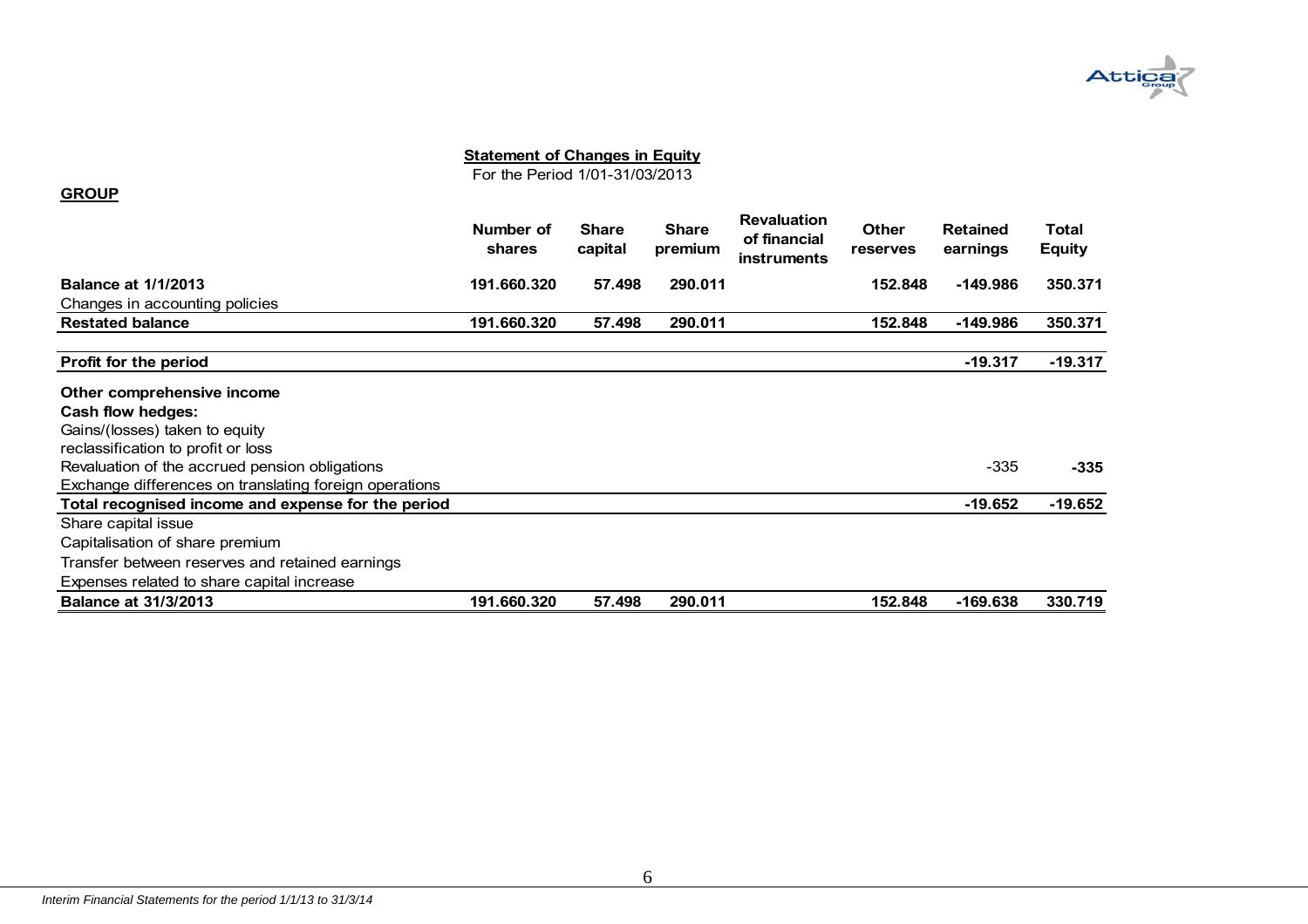

For the Period 1/01-31/03/2013

#### **COMPANY**

|                                                    | Number of<br><b>shares</b> | <b>Share</b><br>capital | <b>Share</b><br>premium | <b>Revaluation</b><br>reserves of<br>tangible assets | <b>Other</b><br>reserves | <b>Retained</b><br>earnings | Total<br><b>Equity</b> |
|----------------------------------------------------|----------------------------|-------------------------|-------------------------|------------------------------------------------------|--------------------------|-----------------------------|------------------------|
| <b>Balance at 1/1/2013</b>                         | 191.660.320                | 57.498                  | 290.011                 | $-55.733$                                            | 65,330                   | -831                        | 356.275                |
| Changes in accounting policies                     |                            |                         |                         |                                                      |                          |                             |                        |
| <b>Restated balance</b>                            | 191.660.320                | 57.498                  | 290.011                 | -55.733                                              | 65.330                   | $-831$                      | 356,275                |
| <b>Profit for the period</b>                       |                            |                         |                         |                                                      |                          | $-269$                      | -269                   |
| Other comprehensive income                         |                            |                         |                         |                                                      |                          |                             |                        |
| Cash flow hedges:                                  |                            |                         |                         |                                                      |                          |                             |                        |
| Gains/(losses) taken to equity                     |                            |                         |                         |                                                      |                          |                             |                        |
| Reclassification to profit or loss                 |                            |                         |                         |                                                      |                          |                             |                        |
| Revaluation of the accrued pension obligations     |                            |                         |                         |                                                      |                          | 73                          | 73                     |
| Total recognised income and expense for the period |                            |                         |                         |                                                      |                          | -196                        | -196                   |
| Share capital issue                                |                            |                         |                         |                                                      |                          |                             |                        |
| Capitalisation of share premium                    |                            |                         |                         |                                                      |                          |                             |                        |
| Transfer between reserves and retained earnings    |                            |                         |                         |                                                      |                          |                             |                        |
| Expenses related to share capital increase         |                            |                         |                         |                                                      |                          |                             |                        |
| <b>Balance at 31/3/2013</b>                        | 191.660.320                | 57.498                  | 290.011                 | $-55.733$                                            | 65.330                   | $-1.027$                    | 356,079                |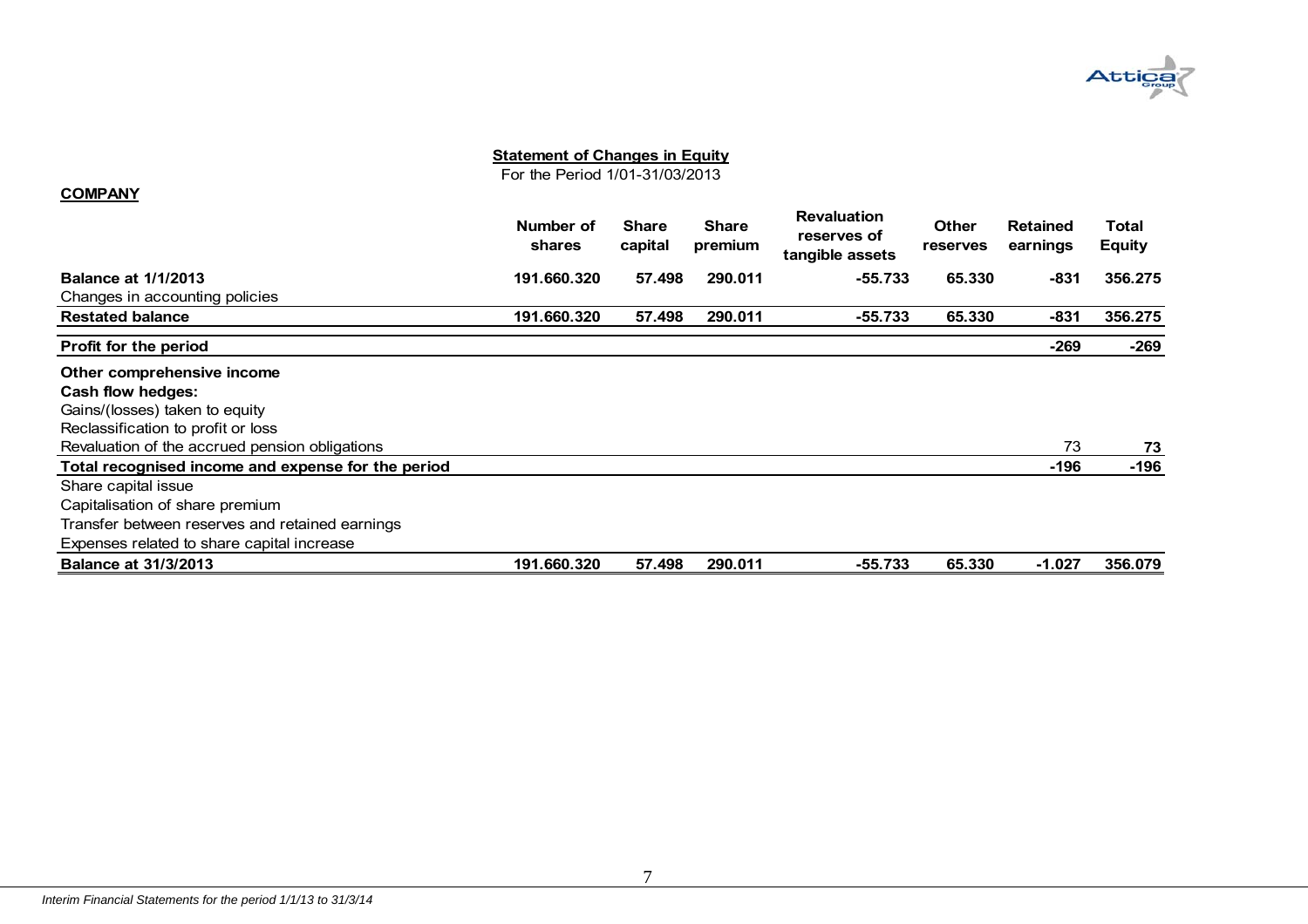

#### **CASH FLOW STATEMENT**

For the period 1/1-31/3 2014 & 2013

|                                                           | <b>GROUP</b> |           | <b>COMPANY</b>                                                    |        |  |
|-----------------------------------------------------------|--------------|-----------|-------------------------------------------------------------------|--------|--|
|                                                           |              |           | <u>1/1-31/3/2014 1/1-31/3/2013    1/1-31/3/2014 1/1-31/3/2013</u> |        |  |
| <b>Cash flow from Operating Activities</b>                |              |           |                                                                   |        |  |
| Profit/(Loss) Before Taxes                                | $-16.598$    | $-19.296$ | $-125$                                                            | $-269$ |  |
| <b>Adjustments for:</b>                                   |              |           |                                                                   |        |  |
| Depreciation & amortization                               | 6.061        | 6.765     | 8                                                                 | 20     |  |
| Deferred tax expense                                      |              |           |                                                                   |        |  |
| Provisions                                                | 278          | 108       | $\overline{2}$                                                    | 1      |  |
| Foreign exchange differences                              | $-19$        | 1.220     |                                                                   |        |  |
| Net (profit)/Loss from investing activities               | $-71$        | $-30$     |                                                                   |        |  |
| Interest and other financial expenses                     | 3.353        | 3.367     |                                                                   |        |  |
| Plus or minus for Working Capital changes:                |              |           |                                                                   |        |  |
| Decrease/(increase) in Inventories                        | 198          | 727       |                                                                   |        |  |
| Decrease/(increase) in Receivables                        | $-178$       | $-4.441$  | 3                                                                 | 33     |  |
| (Decrease)/increase in Payables (excluding banks)         | 6.180        | 3.774     | $-34$                                                             | $-35$  |  |
| Less:<br>Interest and other financial expenses paid       | $-2.929$     | $-2.354$  |                                                                   |        |  |
| Taxes paid                                                | -16          | $-15$     |                                                                   |        |  |
| Total cash inflow/(outflow) from operating activities (a) | $-3.741$     | $-10.175$ | $-146$                                                            | $-250$ |  |
| <b>Cash flow from Investing Activities</b>                |              |           |                                                                   |        |  |
| Acquisition of subsidiaries, associated companies, joint  |              |           |                                                                   |        |  |
| ventures and other investments                            |              |           |                                                                   |        |  |
| Purchase of tangible and intangible assets                | $-378$       | $-39$     |                                                                   |        |  |
| Proceeds from sale of tangible and intangible assets      |              |           |                                                                   |        |  |
| Derivtives' result                                        |              |           |                                                                   |        |  |
| Interest received                                         | 39           | 12        |                                                                   |        |  |
| Dividends received                                        |              |           |                                                                   |        |  |
| Total cash inflow/(outflow) from investing activities (b) | $-339$       | $-27$     |                                                                   |        |  |
| <b>Cash flow from Financing Activities</b>                |              |           |                                                                   |        |  |
| Proceeds from issue of Share Capital                      |              |           |                                                                   |        |  |
| Proceeds from Borrowings                                  |              |           |                                                                   |        |  |
| Expenses related to share capital increase                |              |           |                                                                   |        |  |
| Proceeds from subsidiaries capital return                 |              |           |                                                                   |        |  |
| Payments of Borrowings                                    |              |           |                                                                   |        |  |
| Payments of finance lease liabilities                     |              | $-2$      |                                                                   |        |  |
| <b>Advances for SCI</b>                                   |              |           |                                                                   |        |  |
| Total cash inflow/(outflow) from financing activities (c) |              | $-2$      |                                                                   |        |  |
| Net increase/(decrease) in cash and cash equivalents      |              |           |                                                                   |        |  |
| $(a)+(b)+(c)$                                             | $-4.080$     | $-10.204$ | $-146$                                                            | $-250$ |  |
| Cash and cash equivalents at beginning of period          | 24.886       | 16.001    | 662                                                               | 323    |  |
| Exchange differences in cash and cash equivalents         | 1            | 62        |                                                                   |        |  |
| Cash and cash equivalents at end of period                | 20.807       | 5.859     | 516                                                               | 73     |  |

The Notes on pages 9 to 24 are an integral part of these Interim Financial Statements. The method used for the preparation of the above Cash Flow Statement is the Indirect Method.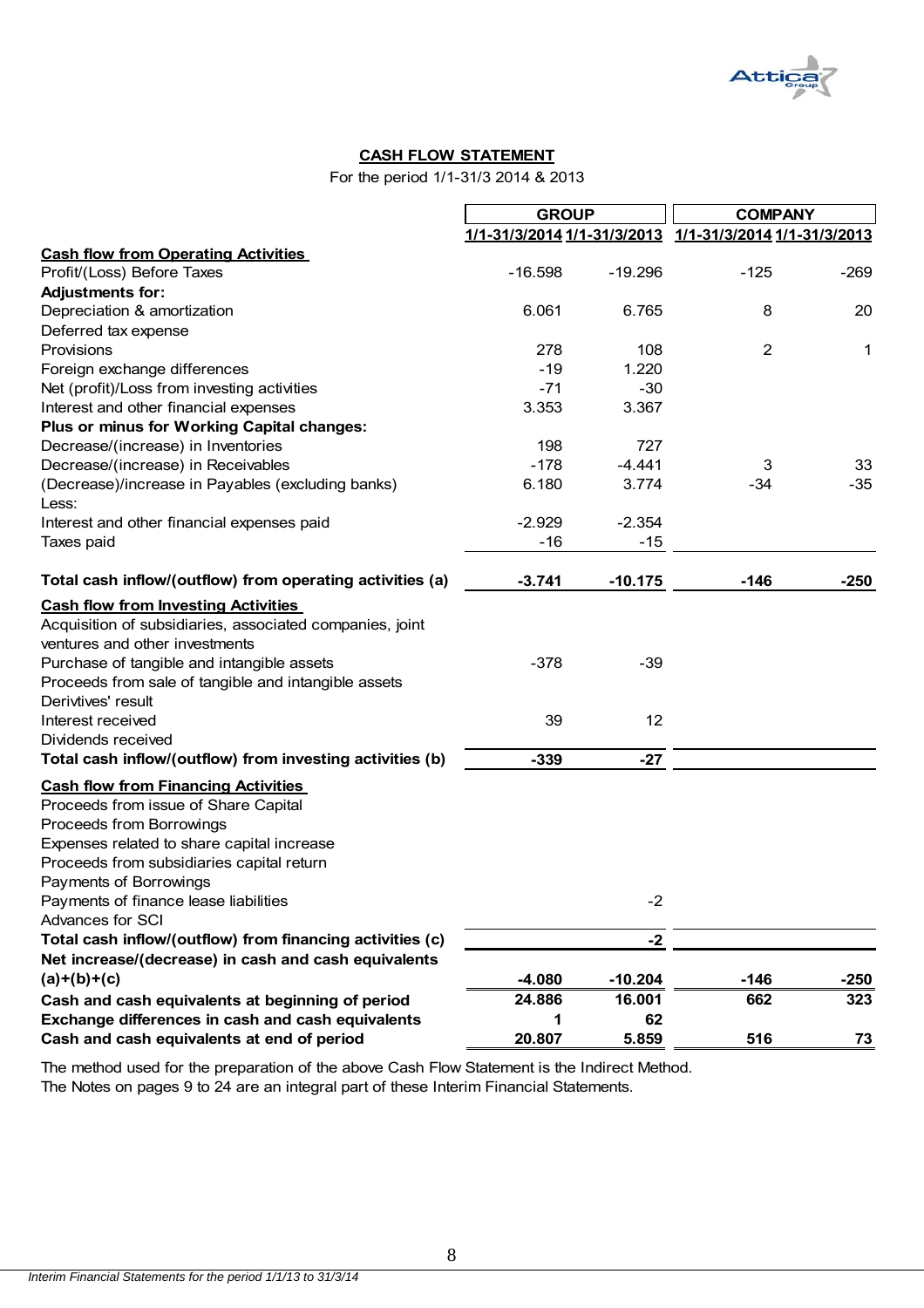

# **Notes to the Financial Statements**

#### **1. General information**

ATTICA HOLDINGS S.A. ("ATTICA GROUP") is a Holding Company and as such does not have trading activities of its own. The Company, through its subsidiaries, mainly operates in passenger shipping.

The headquarters of the Company are in Athens, Greece, 123-125, Syngrou Avenue & 3, Torva Street, 11745.

The number of employees, at period end, was 2 for the parent company and 1.015 for the Group, while at 31/3/2013 was 3 and 1.101 respectively.

Attica Holdings S.A. shares are listed in the Athens Stock Exchange under the ticker symbol ATTICA.

The corresponding ticker symbol for Bloomberg is ATTICA GA and for Reuters is EPA.AT.

The total number of common registered voting shares outstanding as at 31 March 2014 was 191.660.320. The total market capitalization was Euro 133.204 thousand approximately.

The financial statements of Attica Holdings S.A. are included, using the full consolidation method, in the consolidated financial statements of MARFIN INVESTMENT GROUP HOLDINGS S.A. which is registered in Greece and whose total participation in the company (directly & indirectly), was 89,38%.

The interim financial statements of the Company and the Group for the period ending at 31 March 2013 were approved by the Board of Directors on May 22, 2014.

*Due to rounding there may be minor differences in some amounts.* 

## **2. Basic accounting policies**

The condensed interim Financial Statements for the 3 months ended 31/03/2013 have been prepared based on historic cost principal as amended for readjustment of certain assets at fair value and based on going concern principle after taking into consideration the note 3.1.2. The financial statements have been prepared in accordance with the International Financial Reporting Standards (IFRS) as adopted by the European Union until 31/03/2014 and more specifically in accordance with IAS 34 «Interim Financial Reporting».

Note 2.1. presents the Accounting Policy in accordance with the presentation of ANEK S.A. - SUPERFAST ENDEKA HELLAS INC &CO Joint Venture in the financial statements of the Group.

Note 2.2. presents standards, amendments and interpretations that are not effective and have not been adopted by the European Union.

Therefore, the attached interim financial statements shall be used in line with the annual financial statements as of  $31<sup>st</sup>$  December 2013 which comprise completed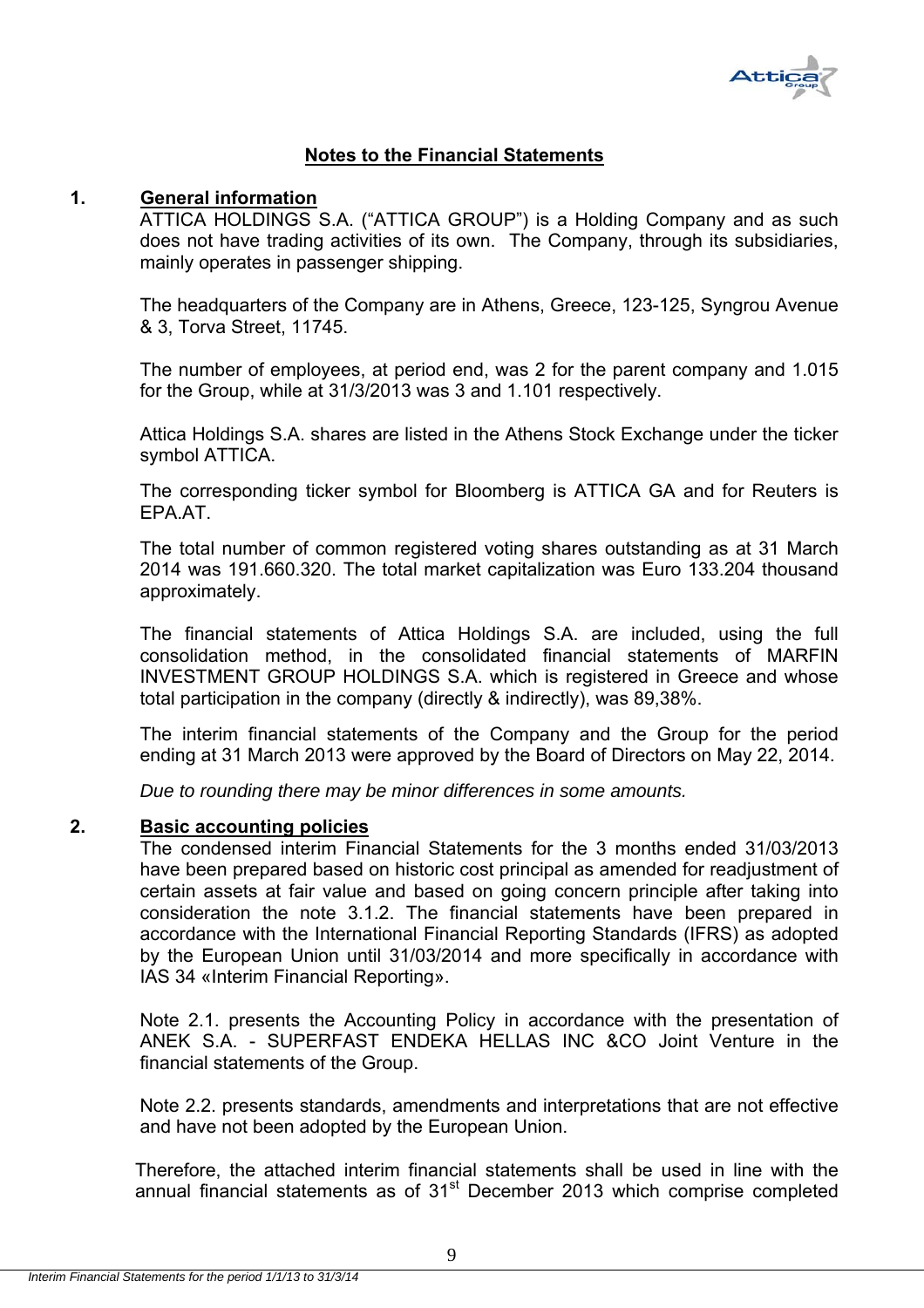

scope of the accounting policies and the measurement method which have been used.

2.1. Accounting Policy in accordance with the presentation of Anek S.A. - Superfast Endeka Hellas INC & CO Joint Venture in the financial statements of the Group In accordance with IAS 31 the above Joint Venture has been described as «Jointly controlled activities». The objective purpose, is the creation of income and its distribution to the venturers in accordance with the contractual arrangement. According to IAS 31, a venturer shall recognise in its financial statements:

- its share of the jointly controlled assets and any liabilities that it has incurred and - any expenses that it has incurred and any income from the sale or use of its share of the output of the joint venture.

Because the assets, liabilities, income and expenses are recognised in the financial statements of the venturer, no adjustments or other consolidation procedures are required in respect of these items when the venture presents consolidated financial statements.

The net receivable that arise from each balance sheet date, from the relevant settlement and the payment from the Joint Venture to and from the ventures, has been posted in the short term receivables.

2.2. New Standards, Interpretations, Revisions and Amendments to existing Standards that are effective and have been adopted by the European Union

The following amendments and interpretations of the IFRS have been issued by IASB and their application is mandatory from or after 01/01/2014. The most significant Standards and Interpretations are as follows:

# **IFRS 10 "Consolidated Financial Statements", IFRS 11 "Joint Arrangements" and IFRS 12 "Disclosure of Interests in Other Entities", IAS 27 "Separate Financial Statements" and IAS 28 "Investments in Associates and Joint Ventures"**

In May 2011, IASB issued three new Standards, namely IFRS 10, IFRS 11 and IFRS 12. IFRS 10 "Consolidated Financial Statements" sets out a new consolidation method, defining control as the basis under consolidation of all types of entities. IFRS 10 supersedes IAS 27 "Consolidated and Separate Financial Statements" and SIC 12 "Consolidation — Special Purpose Entities". IFRS 11 "Joint Arrangements" sets out the principles regarding financial reporting of joint arrangements participants. IFRS 11 supersedes IAS 31 "Interests in Joint Ventures" and SIC 13 "Jointly Controlled Entities – Non-Monetary Contributions by Venturers". IFRS 12 "Disclosure of Interests in Other Entities" unites, improves and supersedes disclosure requirements for all forms of interests in subsidiaries, under common audit, associates and non-consolidated entities. As a result of these new standards, IASB has also issued the revised IAS 27 entitled IAS 27 "Separate Financial Statements" and revised IAS 28 entitled IAS 28 "Investments in Associates and Joint Ventures". The standards do not affect the consolidated financial statements.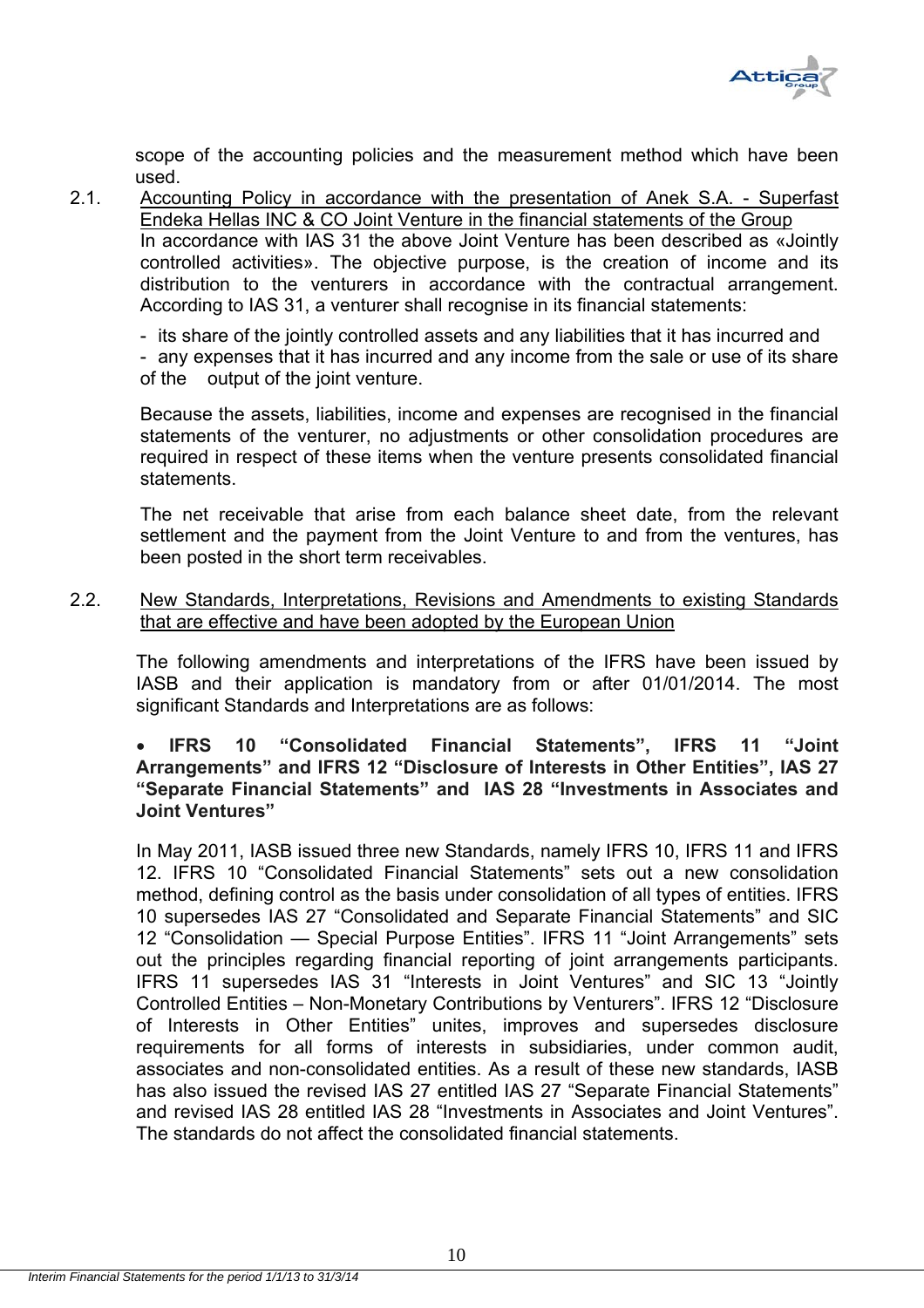

# **Transition Guidance: Consolidated Financial Statements, Joint Arrangements and Disclosure of Interests in Other Entities (Amendments to IFRS 10, IFRS 11 and IFRS 12)**

In June 2012, IASB issued Consolidated Financial Statements, Joint Arrangements and Disclosure of Interests in Other Entities: Transition Guidance (Amendments to IFRS 10, IFRS 11 and IFRS 12) to clarify the transition guidance in IFRS 10 Consolidated Financial Statements. The amendments also provide additional transition relief in IFRS 10, IFRS 11 Joint Arrangements and IFRS 12 Disclosure of Interests in Other Entities, limiting the requirement to provide adjusted comparative information to only the preceding comparative period. Furthermore, for disclosures related to unconsolidated structured entities, the amendments will remove the requirement to present comparative information. The amendments do not affect the consolidated financial statements.

# **Investment Entities (Amendments to IFRS 10, IFRS 12 and IAS 27)**

In October 2012, IASB issued Investment Entities (Amendments to IFRS 10, IFRS 12 and IAS 27). The amendments apply to a particular class of business that qualifies as investment entities. The IASB uses the term 'investment entity' to refer to an entity whose business purpose is to invest funds solely for returns from capital appreciation, investment income or both. An investment entity must also evaluate the performance of its investments on a fair value basis. Such entities could include private equity organizations, venture capital organizations, pension funds, sovereign wealth funds and other investment funds. The Investment Entities amendments provide an exception to the consolidation requirements in IFRS 10 and require investment entities to measure particular subsidiaries at fair value through profit or loss, rather than consolidate them. The amendments also set out disclosure requirements for investment entities. The amendments do not affect the consolidated financial statements.

# **Amendments to IAS 32 "Financial Instruments: Presentation" – Offsetting financial assets and financial liabilities**

In December 2011, IASB issued amendments to IAS 32 "Financial Instruments: Presentation", which provides clarification on some requirements for offsetting financial assets and liabilities in the statement of financial position. The amendments do not affect the consolidated financial statements.

# **Amendments to IAS 36 "Impairment of Assets" - Recoverable Amount Disclosures for Non-Financial Assets**

In May 2013, IASB issued amendments to IAS 36 "Impairment of Assets". These narrow-scope amendments address the disclosure of information about the recoverable amount of impaired assets if that amount is based on fair value less costs of disposal. The amendments do not affect the consolidated financial statements.

# **Amendments to IAS 39 "Financial Instruments: Recognition and Measurement" - Novation of Derivatives and Continuation of Hedge Accounting**

In June 2013, IASB issued amendments to IAS 39 "Financial Instruments: Recognition and Measurement". The narrow-scope amendments will allow hedge accounting to continue in a situation where a derivative, which has been designated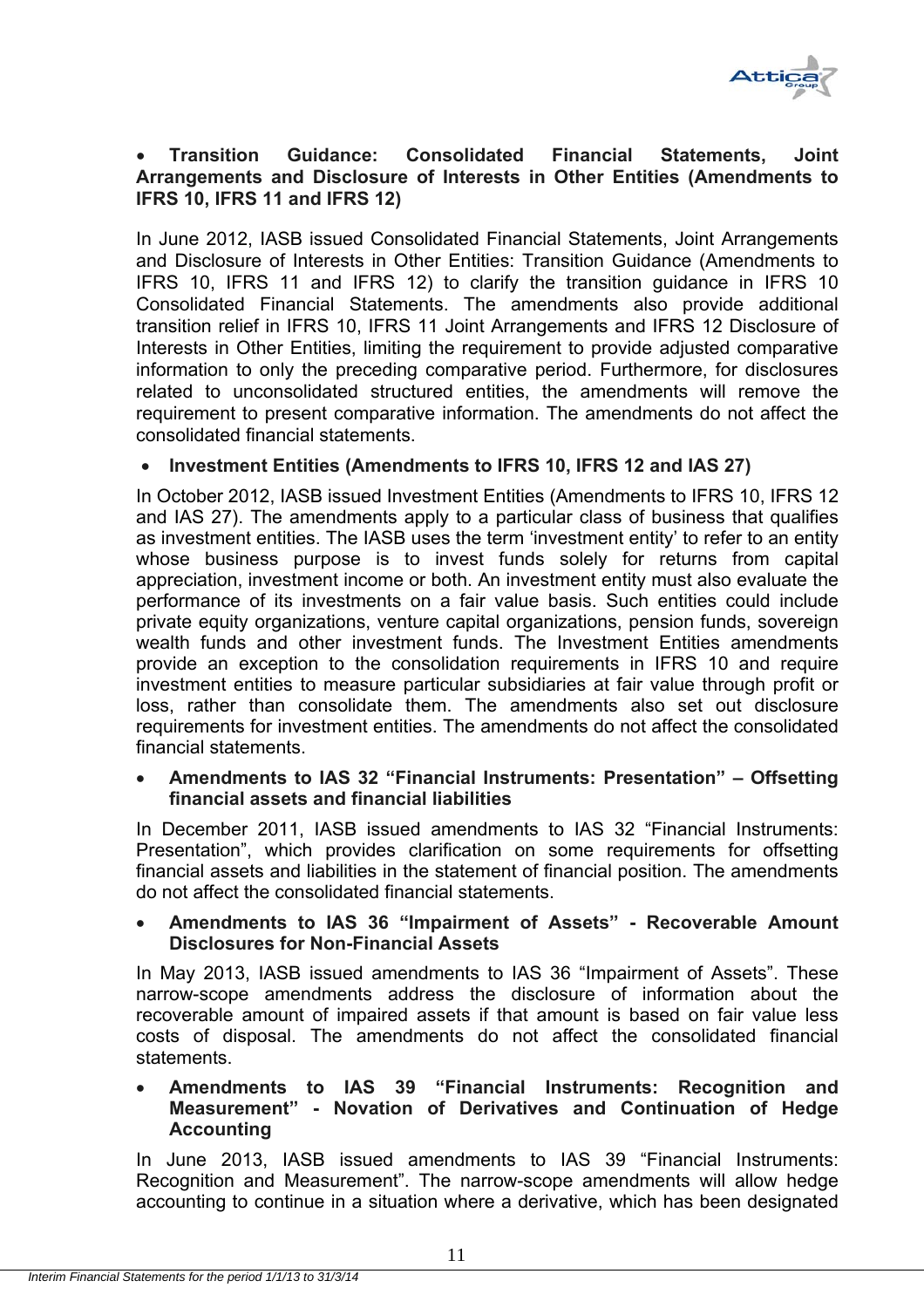

as a hedging instrument, is novated to effect clearing with a central counterparty as a result of laws or regulation, if specific conditions are met. Similar relief will be included in IFRS 9 Financial Instruments. The amendments do not affect the consolidated financial statements.

## **3. Financial risk management**

#### 3.1. Financial risk factors

The Group is exposed to a series of financial risks, including market risk (unexpected volatility of exchange rates and interest rates) and credit risk. Consequently, the Group uses a risk management program which seeks to minimize potential adverse effects.

Risk management relates to identifying, evaluating and hedging financial risks. The Group's policy is not to undertake any transactions of a speculative nature.

The Group's financial instruments consist mainly of deposits with banks, receivables and payables, loans, repos, finance leases and derivatives.

# 3.1.1. Foreign currency risk

**GROUP**

The functional currency of the Group is EURO.

**TABLE OF FINANCIAL ASSETS AND LIABILITIES**

|                              |                   | 31/03/2014 |                              |              | 31/12/2013     |            |            |              |  |
|------------------------------|-------------------|------------|------------------------------|--------------|----------------|------------|------------|--------------|--|
|                              | <b>EUR</b>        | <b>USD</b> | <b>GBP</b>                   | <b>OTHER</b> | <b>EUR</b>     | <b>USD</b> | <b>GBP</b> | <b>OTHER</b> |  |
|                              |                   |            |                              |              |                |            |            |              |  |
| <b>Notional amounts</b>      |                   |            |                              |              |                |            |            |              |  |
| <b>Financial assets</b>      | 16.961            | 3.845      |                              |              | 20.514         | 4.371      |            | 1            |  |
| <b>Financial liabilities</b> | $\qquad \qquad -$ | $-35.248$  | ۰                            |              | ۰              | $-35.240$  |            |              |  |
| Short-term exposure          | 16.961            | $-31.403$  | $\blacksquare$               | 1            | 20.514         | $-30.869$  |            | 1            |  |
| <b>Financial assets</b>      |                   |            |                              |              |                |            |            |              |  |
| <b>Financial liabilities</b> |                   |            |                              |              |                |            |            |              |  |
| Long-term exposure           |                   |            | $\qquad \qquad \blacksquare$ |              | $\blacksquare$ |            |            |              |  |
| <b>COMPANY</b>               |                   |            |                              |              |                |            |            |              |  |
|                              |                   | 31/03/2014 |                              |              |                | 31/12/2013 |            |              |  |
|                              | <b>EUR</b>        | <b>USD</b> | <b>GBP</b>                   | <b>OTHER</b> | <b>EUR</b>     | <b>USD</b> | <b>GBP</b> | <b>OTHER</b> |  |
| <b>Notional amounts</b>      |                   |            |                              |              |                |            |            |              |  |
| <b>Financial assets</b>      | 516               |            |                              |              | 662            |            |            |              |  |
| <b>Financial liabilities</b> | ÷                 |            |                              |              |                |            |            |              |  |
| Short-term exposure          | 516               | -          |                              |              | 662            | -          |            |              |  |
| <b>Financial assets</b>      |                   |            |                              |              |                |            |            |              |  |
| <b>Financial liabilities</b> |                   |            |                              |              |                |            |            |              |  |
| Long-term exposure           |                   | -          |                              |              | -              |            |            |              |  |

The table below presents the sensitivity of the period's result and owner's equity to a reasonable change in the interest rate equal to +/-10% in relation to the financial assets, financial liabilities and the transactional currency EURO/USD and EURO/GBP.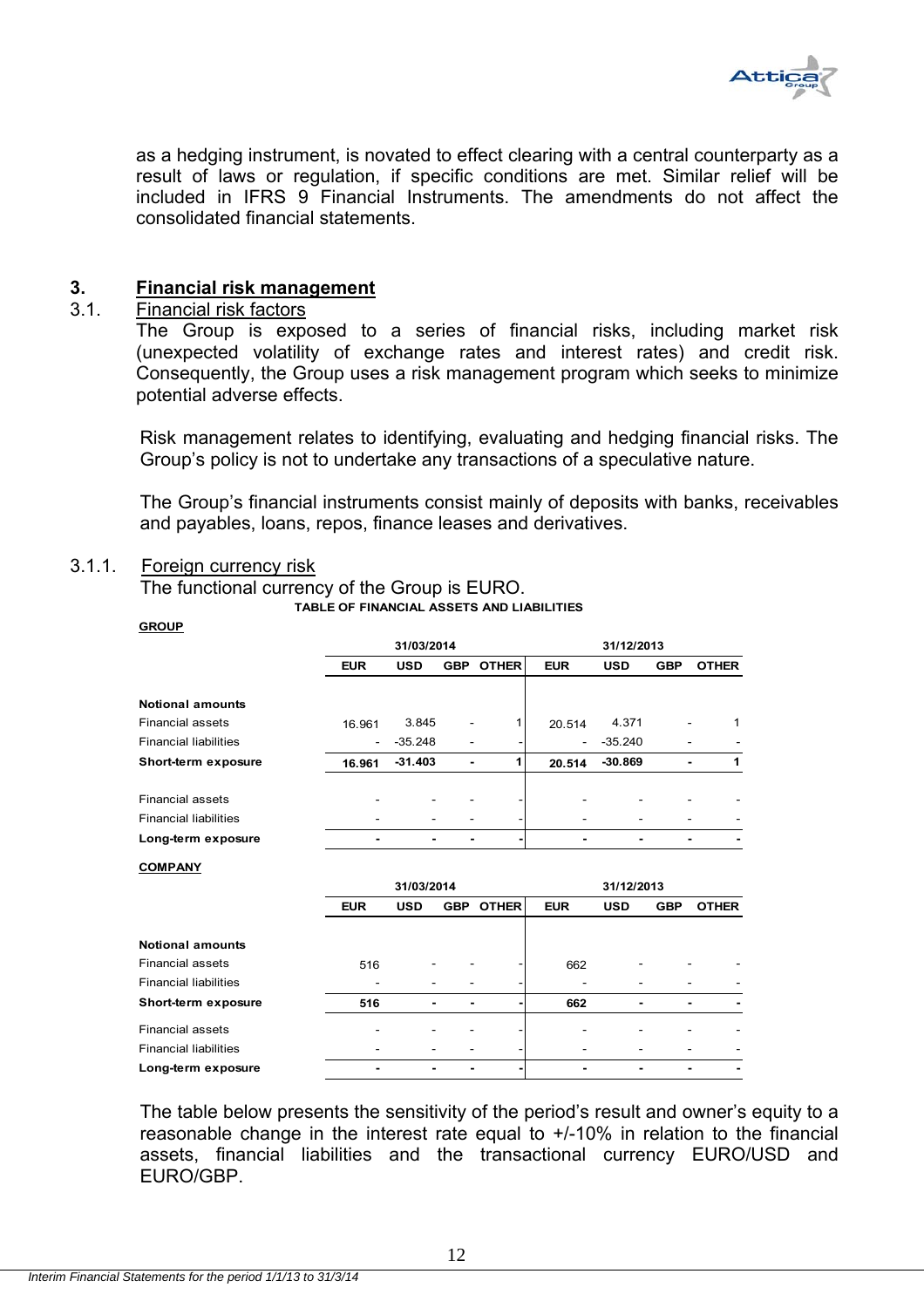

| <b>GROUP</b>                              | Sensitivity factor<br>Sensitivity factor |        | Sensitivity factor<br>Sensitivity factor |                    | Sensitivity factor |                    | Sensitivity factor |                    |                          |                    |                    |        |
|-------------------------------------------|------------------------------------------|--------|------------------------------------------|--------------------|--------------------|--------------------|--------------------|--------------------|--------------------------|--------------------|--------------------|--------|
|                                           | 10%                                      | $-10%$ | 10%                                      | $-10%$             | 10%                | $-10%$             | 10%                | $-10%$             | 10%                      | $-10%$             | 10%                | $-10%$ |
|                                           |                                          |        |                                          | 31/03/2014         |                    |                    |                    |                    |                          | 31/12/2013         |                    |        |
|                                           | <b>USD</b>                               |        |                                          | <b>GBP</b>         |                    | Λοιπά              |                    | <b>USD</b>         |                          | <b>GBP</b>         | Λοιπά              |        |
|                                           |                                          |        |                                          |                    |                    |                    |                    |                    |                          |                    |                    |        |
| Profit for the fiscal year (before taxes) | $-2.855$                                 | 2.855  | $\overline{\phantom{a}}$                 | ۰                  |                    |                    | $-2.807$           | 2.807              | $\overline{\phantom{a}}$ |                    |                    |        |
| Net position                              | $-2.855$                                 | 2.855  | $\overline{\phantom{a}}$                 | ۰                  |                    |                    | $-2.807$           | 2.807              | ۰                        |                    |                    |        |
| <b>COMPANY</b>                            | Sensitivity factor                       |        |                                          | Sensitivity factor |                    | Sensitivity factor |                    | Sensitivity factor |                          | Sensitivity factor | Sensitivity factor |        |
|                                           | 10%                                      | $-10%$ | 10%                                      | $-10%$             | 10%                | $-10%$             | 10%                | $-10%$             | 10%                      | $-10%$             | 10%                | $-10%$ |
|                                           |                                          |        |                                          | 31/03/2014         |                    |                    |                    |                    |                          | 31/12/2013         |                    |        |
|                                           | <b>USD</b>                               |        |                                          | <b>GBP</b>         |                    | Λοιπά              |                    | <b>USD</b>         |                          | <b>GBP</b>         | Λοιπά              |        |
| Profit for the fiscal year (before taxes) | ٠                                        |        |                                          |                    |                    |                    | ۰                  |                    |                          |                    |                    |        |
| Net position                              | ٠                                        |        |                                          |                    |                    |                    |                    |                    |                          |                    |                    |        |

Moreover, the Group is affected by the exchange rates to the extent that the fuel oil purchased for the operation of the vessels are traded internationally in U.S. Dollars.

#### 3.1.2. Liquidity risk

Prudent liquidity risk management implies sufficient cash and availability of necessary available funding sources.

The Group is managing its liquidity requirements on a daily basis through a systematic monitoring οf its short and long term financial liabilities and of the payments that are made on a daily basis.

Furthermore, the Group constantly monitors the maturity of its receivables and payables, in order to retain a balance of its capital employed and its flexibility via its bank credit worthiness.

The maturity of the financial liabilities as of 31/03/2014 and 31/12/2013 of the Group and the Company is analyzed as follows: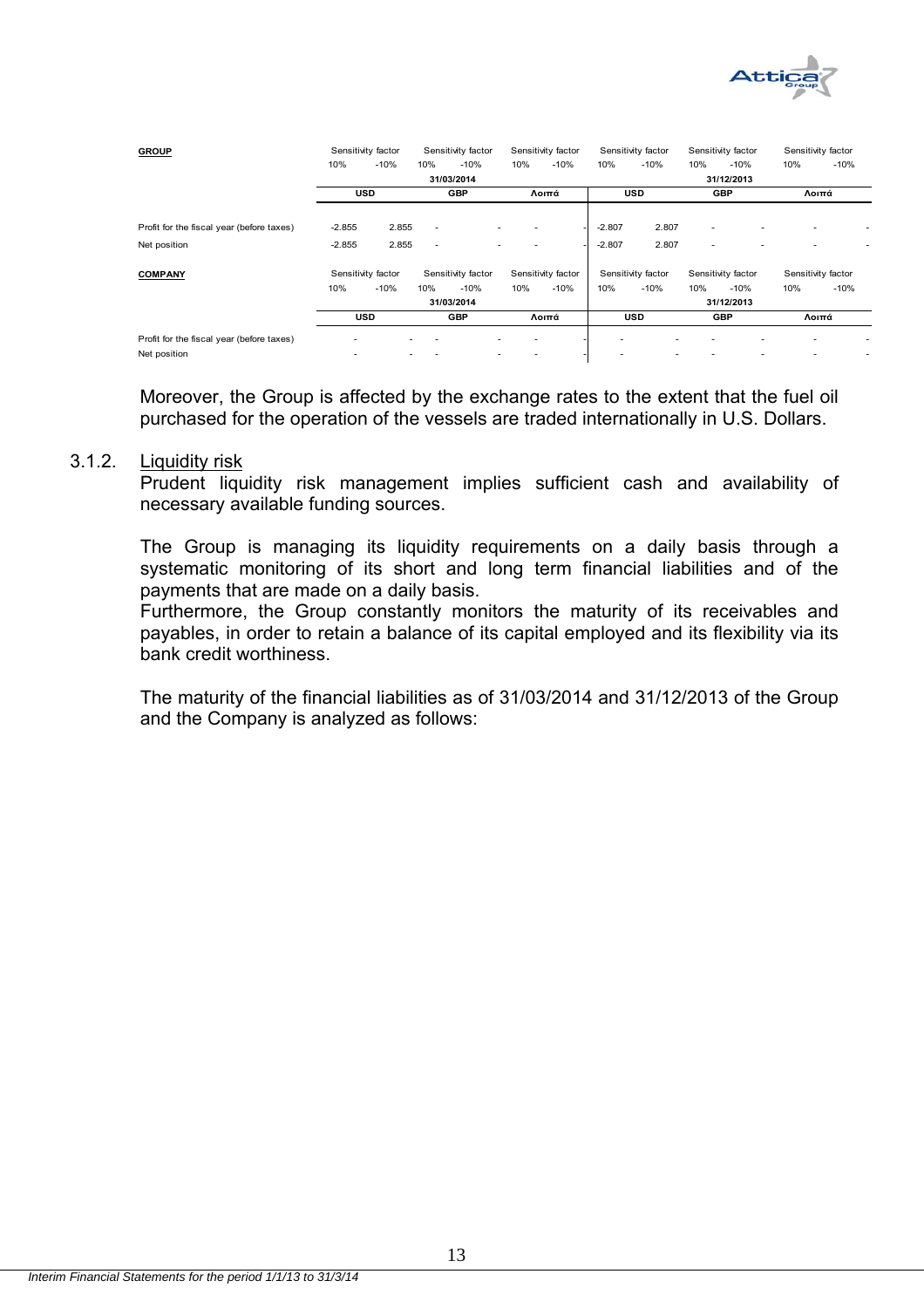

|                                                       | <b>GROUP</b><br>31/03/2014 |                          |                          |                          |  |  |
|-------------------------------------------------------|----------------------------|--------------------------|--------------------------|--------------------------|--|--|
|                                                       | Short-term                 |                          | Long-term                |                          |  |  |
|                                                       | <b>Within 6 months</b>     | 6 to 12 months           | 1 to 5 years             | more than 5 years        |  |  |
| Long-term borrowing                                   | -                          |                          | 22.521                   | 45.927                   |  |  |
| Liabilities relating to operating lease<br>agreements | -                          | $\overline{\phantom{a}}$ | $\overline{\phantom{0}}$ | ٠                        |  |  |
| Trade payables                                        | 26.890                     | $\overline{\phantom{a}}$ | -                        | $\overline{\phantom{a}}$ |  |  |
| Other short-term liabilities                          | 53.335                     | $\overline{\phantom{a}}$ | 13.000                   | ۰                        |  |  |
| Short-term borrowing                                  | 221.492                    | -                        | -                        | ٠                        |  |  |
| Total                                                 | 301.717                    |                          | 35.521                   | 45.927                   |  |  |

|                                                       | 31/12/2013             |                          |              |                          |  |  |
|-------------------------------------------------------|------------------------|--------------------------|--------------|--------------------------|--|--|
|                                                       | Short-term             |                          | Long-term    |                          |  |  |
|                                                       | <b>Within 6 months</b> | 6 to 12 months           | 1 to 5 years | more than 5 years        |  |  |
| Long-term borrowing                                   |                        |                          | 22.521       | 45.927                   |  |  |
| Liabilities relating to operating lease<br>agreements |                        | $\overline{\phantom{a}}$ |              |                          |  |  |
| Trade payables                                        | 24.274                 | $\overline{\phantom{a}}$ |              | $\overline{\phantom{a}}$ |  |  |
| Other short-term liabilities                          | 49.324                 | $\overline{\phantom{a}}$ | 13.000       | -                        |  |  |
| Short-term borrowing                                  | 221.492                | $\overline{\phantom{a}}$ |              | -                        |  |  |
| Total                                                 | 295.090                |                          | 35.521       | 45.927                   |  |  |

|                              | <b>COMPANY</b><br>31/03/2014 |                          |              |                          |  |  |
|------------------------------|------------------------------|--------------------------|--------------|--------------------------|--|--|
|                              | Short-term                   |                          |              | Long-term                |  |  |
|                              | <b>Within 6 months</b>       | 6 to 12 months           | 1 to 5 years | more than 5 years        |  |  |
| Trade payables               | 32                           | ٠                        |              | ٠                        |  |  |
| Other short-term liabilities | 165                          | ۰                        | 13.000       |                          |  |  |
| Total                        | 197                          |                          | 13,000       |                          |  |  |
|                              |                              |                          | 31/12/2013   |                          |  |  |
|                              | Short-term                   |                          |              | Long-term                |  |  |
|                              | <b>Within 6 months</b>       | 6 to 12 months           | 1 to 5 years | more than 5 years        |  |  |
| Trade payables               | 38                           | $\overline{\phantom{0}}$ |              | $\overline{\phantom{a}}$ |  |  |
| Other short-term liabilities | 194                          |                          | 13.000       |                          |  |  |

**Total 232 - 13.000 -**

As shown in the table above, the total borrowings of the Group at 31/03/2014 amounted to Euro 289.940 thousand.

Considering the above, the Group on 31/03/2014 had negative working capital amounting to Euro 218.433 thousand, as the Group's current liabilities exceed its current assets (with the major part of current liabilities -73,4%- relating to short-term borrowing).

As from the end of fiscal year 2011, given that there were not met the financial conditions (covenants) that regulate the related bank liabilities and, at the same time, provide the cancellation right to creditors in this case, which would make the borrowings immediately repayable, the Group proceeded to reclassification of longterm part of from the line of the Statement of Financial Position "Long Term Loan Liabilities" to the line "Short Term Loan Liabilities".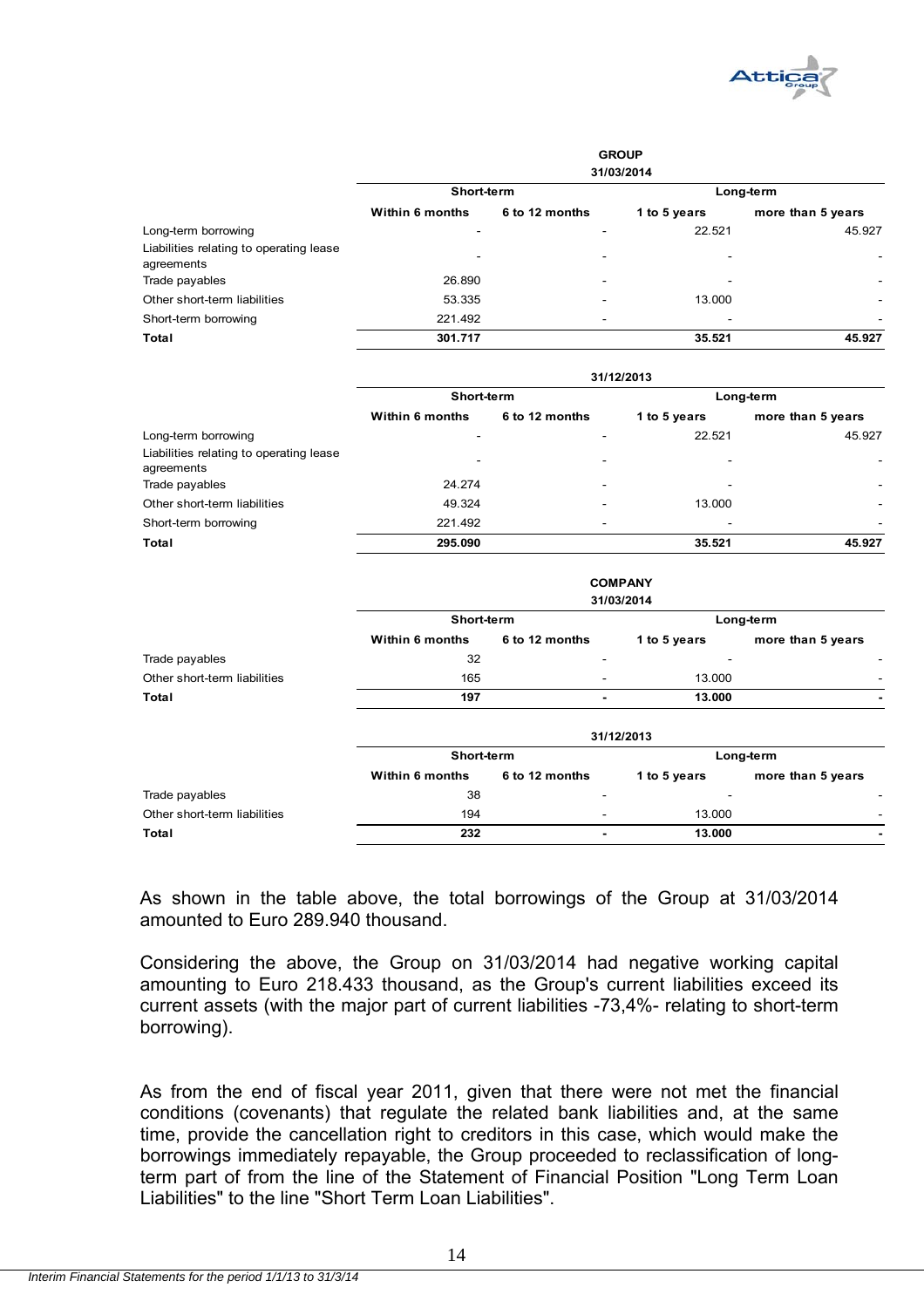

As at 31/12/2013, the amount of long-term loans that have been reclassified to «Short Term Loan Liabilities» stands at Euro 174.387 thousand.

The Management of Attica Group is in continuing discussions with the Group's Lending banks in order to achieve a mutually agreed restructuring plan of the Group's long term loans and is assessing plans of long term refinancing acceptable by its Lenders.

At the same time, the Group's Management is in discussions regarding refinancing of short-term borrowings, standing at Euro 40 million, which have become due. The Group's Management estimates that the discussions will be concluded successfully.

Along with the conversations with the banks as mentioned above, within the year, the Group proceeded to a series of actions, aimed at enhancing its liquidity (see Annual Financial Statement for the fiscal year 2013).

In light of the above actions and good cooperation with the Group's lenders, we estimate that the Group will not face problems of funding and liquidity.

#### **4. Consolidation - Joint service agreement**

4.1. Consolidation of the subsidiaries of Attica Holdings S.A.

The following directly subsidiaries are being consolidated using the full consolidation method.

|                                                               | 31/03/2014         |         |                                                          |                             |         |                            |                         |                                  |
|---------------------------------------------------------------|--------------------|---------|----------------------------------------------------------|-----------------------------|---------|----------------------------|-------------------------|----------------------------------|
| Subsidiary                                                    | Carrying<br>amount |         | % of direct % of indirect<br>participation participation | % of total<br>participation | Country | Nature of<br>Relationship  | Consolidation<br>Method | Unaudited<br><b>Fiscal Years</b> |
| SUPERFAST EPTA MC.                                            | 49                 | 100,00% | 0,00%                                                    | 100,00%                     | Greece  | <b>Direct</b>              | Full                    | 2007-2013                        |
| SUPERFAST OKTO MC.                                            | 32                 | 100,00% | 0,00%                                                    | 100,00%                     | Greece  | <b>Direct</b>              | Full                    | 2007-2013                        |
| SUPERFAST ENNEA MC.                                           | 1.011              | 100.00% | 0.00%                                                    | 100,00%                     | Greece  | <b>Direct</b>              | Full                    | 2007-2013                        |
| SUPERFAST DEKA MC.                                            | 53                 | 100.00% | 0.00%                                                    | 100.00%                     | Greece  | <b>Direct</b>              | Full                    | 2007-2013                        |
| NORDIA MC.                                                    | 17                 | 100,00% | 0.00%                                                    | 100,00%                     | Greece  | <b>Direct</b>              | Full                    | 2007-2013                        |
| MARIN MC.                                                     | 2.302              | 100.00% | 0.00%                                                    | 100,00%                     | Greece  | <b>Direct</b>              | Full                    | 2007-2013                        |
| ATTICA CHALLENGE LTD                                          | $\overline{2}$     | 100.00% | 0.00%                                                    | 100.00%                     | Malta   | <b>Direct</b>              | Full                    |                                  |
| <b>ATTICA SHIELD LTD</b>                                      | $\mathfrak{p}$     | 100,00% | 0,00%                                                    | 100,00%                     | Malta   | <b>Direct</b>              | Full                    |                                  |
| ATTICA PREMIUM S.A.                                           | ×.                 | 100,00% | 0,00%                                                    | 100,00%                     | Greece  | Direct                     | Full                    | 2006-2013                        |
| SUPERFAST DODEKA (HELLAS) INC. & CO<br><b>JOINT VENTURE</b>   |                    | 0.00%   | 0.00%                                                    | 0,00%                       | Greece  | Under common<br>management | Full                    | 2007-2013                        |
| SUPERFAST FERRIES S.A.                                        | ÷.                 | 100.00% | 0.00%                                                    | 100.00%                     | Liberia | <b>Direct</b>              | Full                    | 2010-2013                        |
| SUPERFAST PENTE INC.                                          |                    | 100.00% | 0.00%                                                    | 100.00%                     | Liberia | <b>Direct</b>              | Full                    | 2007-2013                        |
| SUPERFAST EXI INC.                                            | 547                | 100.00% | 0.00%                                                    | 100.00%                     | Liberia | <b>Direct</b>              | Full                    | 2007-2013                        |
| SUPERFAST ENDEKA INC.                                         | 22.196             | 100,00% | 0,00%                                                    | 100,00%                     | Liberia | <b>Direct</b>              | Full                    | 2007-2013                        |
| SUPERFAST DODEKA INC.                                         | $\sim$             | 100,00% | 0,00%                                                    | 100,00%                     | Liberia | <b>Direct</b>              | Full                    | 2007-2013                        |
| BLUE STAR FERRIES MARITIME S.A.                               | 288.179            | 100.00% | 0.00%                                                    | 100,00%                     | Greece  | <b>Direct</b>              | Full                    | 2008-2013                        |
| BLUE STAR FERRIES JOINT VENTURE                               | ×,                 | 0.00%   | 0.00%                                                    | 0,00%                       | Greece  | Under common<br>management | Full                    | 2008-2013                        |
| <b>BLUE STAR FERRIES S.A.</b>                                 | 680                | 100,00% | 0,00%                                                    | 100,00%                     | Liberia | <b>Direct</b>              | Full                    | 2010-2013                        |
| WATERFRONT NAVIGATION COMPANY                                 | $\mathbf{1}$       | 100.00% | 0.00%                                                    | 100.00%                     | Liberia | <b>Direct</b>              | Full                    |                                  |
| THELMO MARINE S.A.                                            | 77                 | 100,00% | 0,00%                                                    | 100,00%                     | Liberia | <b>Direct</b>              | Full                    |                                  |
| <b>BLUE ISLAND SHIPPING INC.</b>                              | 29                 | 100.00% | 0.00%                                                    | 100,00%                     | Panama  | <b>Direct</b>              | Full                    |                                  |
| STRINTZIS LINES SHIPPING LTD.                                 | 22                 | 100,00% | 0,00%                                                    | 100,00%                     | Cyprus  | Direct                     | Full                    |                                  |
| SUPERFAST ONE INC.                                            | 47.926             | 100.00% | 0.00%                                                    | 100.00%                     | Liberia | <b>Direct</b>              | Full                    | 2008-2013                        |
| SUPERFAST TWO INC.                                            | 51.703             | 100,00% | 0,00%                                                    | 100,00%                     | Liberia | <b>Direct</b>              | Full                    | 2009-2013                        |
| ATTICA FERRIES M.C.                                           |                    | 100.00% | 0.00%                                                    | 100.00%                     | Greece  | Direct                     | Full                    | 2009-2013                        |
| BLUE STAR FERRIES MARITIME S.A. & CO.<br><b>JOINT VENTURE</b> | ×.                 | 0.00%   | $0.00\%$                                                 | 0.00%                       | Greece  | Under common<br>management | Full                    | 2009-2013                        |
| <b>BLUE STAR M.C.</b>                                         | 64.540             | 100,00% | 0,00%                                                    | 100,00%                     | Greece  | <b>Direct</b>              | Full                    | 2005-2013                        |
| BLUE STAR FERRIES M.C.                                        | 16.045             | 100,00% | 0.00%                                                    | 100.00%                     | Greece  | <b>Direct</b>              | Full                    | 2007-2013                        |
| ATTICA FERRIES MARITIME S.A.                                  | 76                 | 100,00% | 0,00%                                                    | 100,00%                     | Greece  | <b>Direct</b>              | Full                    | 2011-2013                        |

For the subsidiaries registered outside the European Union, which do not have an establishment in Greece, obligation for taxation audit.

For all the companies of the Group, there are no changes of the method of consolidation.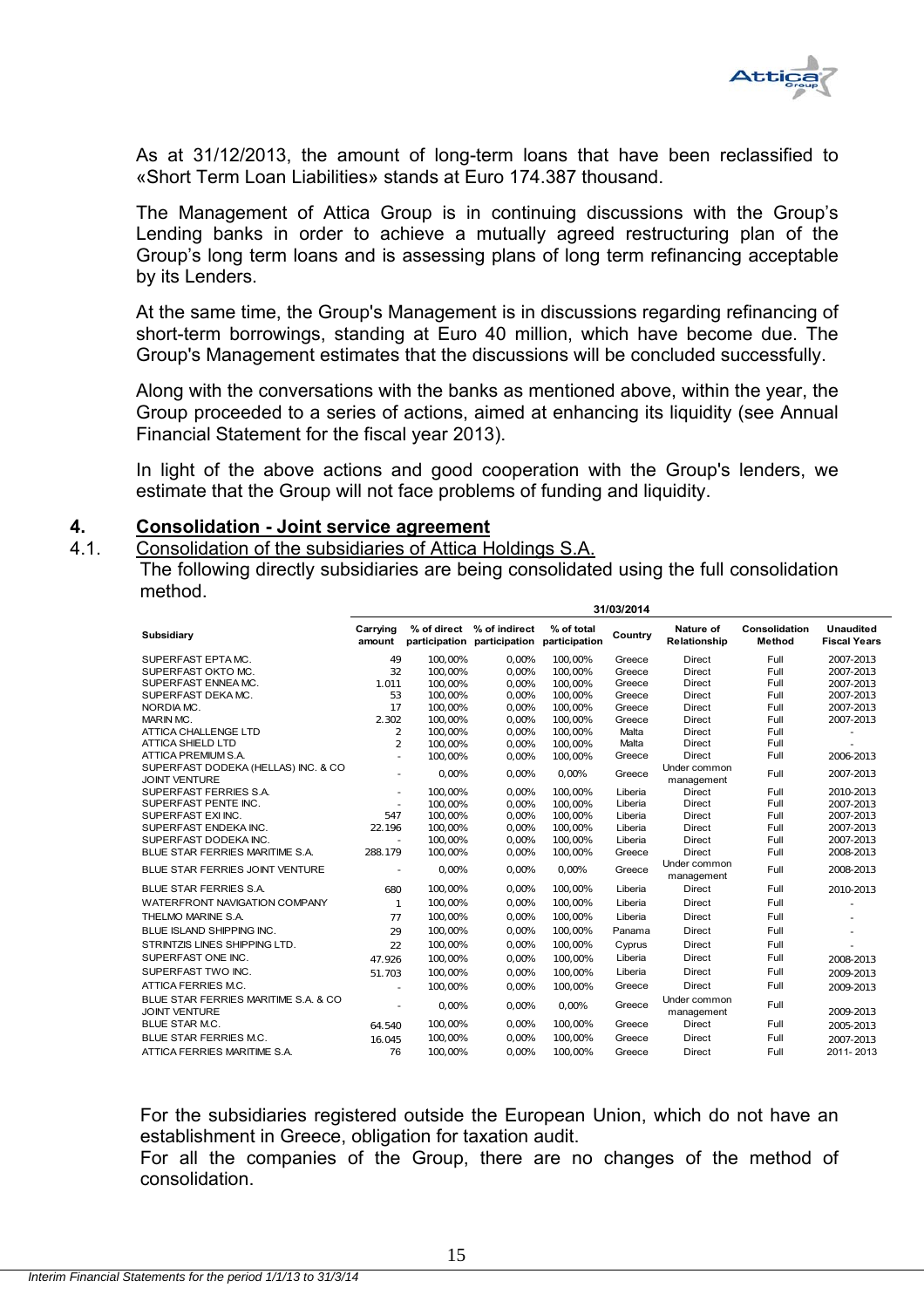

There are no companies which have been consolidated in the present period while they have not been consolidated either in the previous period or in the same period of the fiscal year 2013.

There are no companies which have not been consolidated in the present period while they have been consolidated either in the previous period or in the same period of the fiscal year 2013.

There are no companies of the Group which have not been consolidated in the consolidated financial statements.

#### 4.2. Agreement between Attica Holdings S.A. and Anek

On  $24<sup>th</sup>$  May, 2011 the Group has announced the signing of a joint service agreement with Anek Lines for the employment of vessels of the two companies in the international route Patras – Igoumenitsa – Ancona and the domestic route Piraeus – Herakleion, Crete.

Therefore, the Joint Venture company "Anek S.A. – Superfast Endeka (Hellas) Inc" (distrinctive name "Anek – Superfast" ) has been established in which participate the companies Anek S.A., Superfast Exi (Hellas) Inc., Superfast Endeka (Hellas) Inc. and Attika Ferries M.C.

On  $28<sup>th</sup>$  May, 2013 the Group has announced the renewal of the term of the Joint Venture company "Anek S.A. – Superfast Endeka (Hellas) Inc" until 31/05/2017.

#### **5. Related party disclosures**

# 5.1. Intercompany transactions between Attica Holdings S.A. and other companies of Attica Group

The intercompany balances as at 31/3/2014 between the Group's companies arising from its corporate structure (see § 6.1. of the financial statements at 31/12/2013) stood at Euro 202.392 thousand.

The above amounts are written-off in the consolidated accounts of Attica Group.

#### 5.1.1. Intercompany transactions between Attica Holdings S.A. and the companies of Marfin Investment Group

| <b>COMPANIES</b>                                        | <b>Sales</b> | Purchases | Receivables Payables<br>from | to        |
|---------------------------------------------------------|--------------|-----------|------------------------------|-----------|
| <b>GEFSIPLOIA S.A.</b><br><b>HELLENIC CATERING S.A.</b> | 1.772        | 474       | 1.732                        | 1455<br>4 |
| SINGULAR LOGIC S.A.                                     |              | 41        | 62                           | 47        |
| MIG MEDIA A.E.                                          |              | 8         |                              |           |
| <b>MARFIN INVESTMENT GROUP</b>                          |              |           |                              | 13.000    |
|                                                         | 1 772        | 523       | 1.794                        | 14.513    |

#### 5.2. Guarantees

 The parent company has guaranteed to lending banks the repayment of loans of the Group's vessels amounting Euro 287.515 thousand.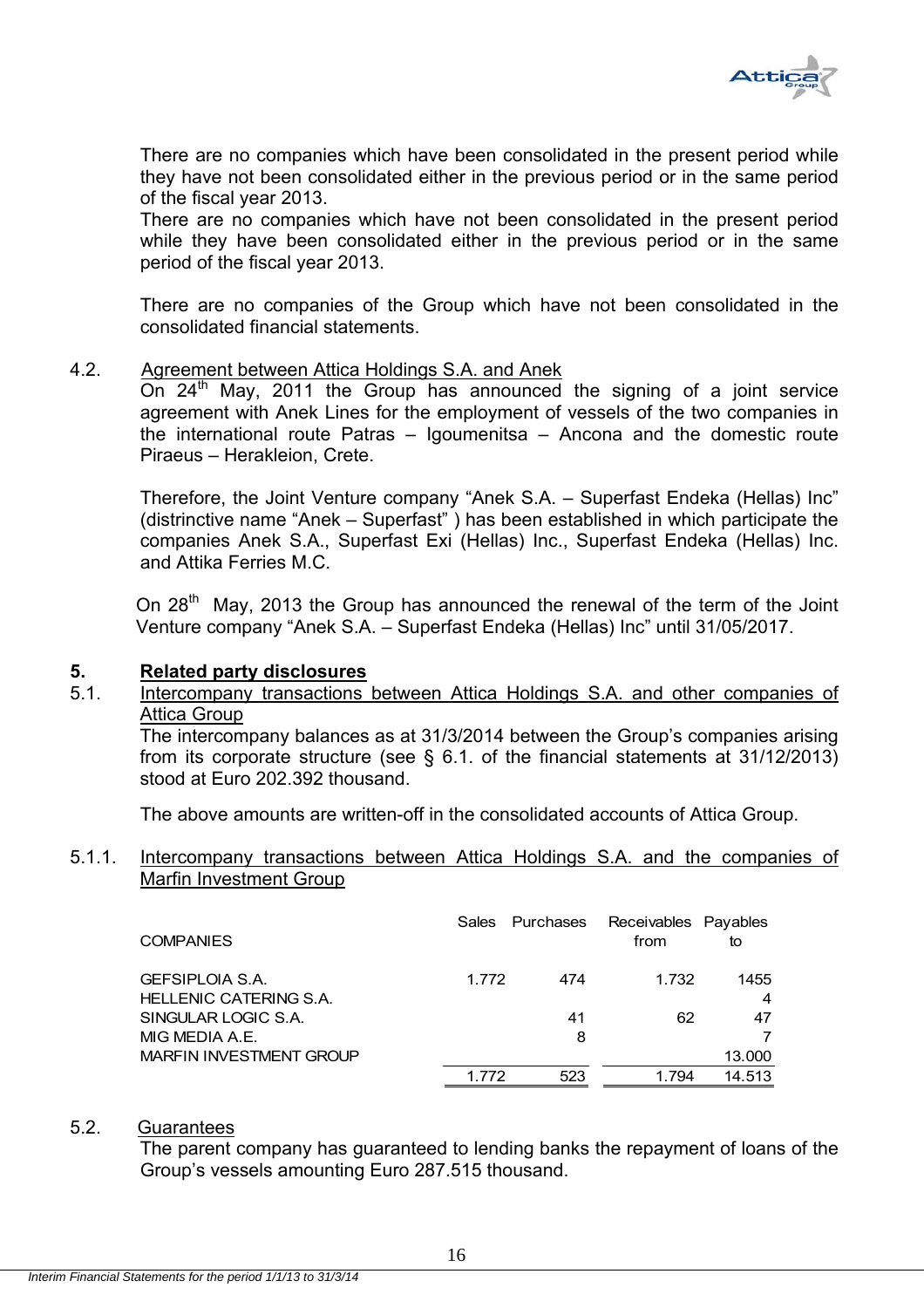

# 5.3. Board of Directors and Executive Directors' Fees

#### **Key management compensation**

|                                     | Amounts in $\epsilon$ |            |
|-------------------------------------|-----------------------|------------|
|                                     | 31/03/2014            | 31/03/2013 |
| Salaries & other employees benefits | 322                   | 317        |
| Social security costs               | 51                    | 53         |
| B.O.D. Remuneration                 |                       |            |
| Termination benefits                |                       |            |
| Total                               | 373                   | 370        |
|                                     |                       |            |
| Number of key management personnel  |                       |            |

Key management personnel are those persons having authority and responsibility for planning, directing and controlling the activities of the entity, directly or indirectly, including any director (whether executive or otherwise) of that entity.

# **6. General information for the Financial Statements (period 1-1 to 31-03-2014)**

The figures of the period  $1/1 - 31/3/2014$  are not fully comparable with the corresponding figures of continuing operations of the previous year because the vessel Superfast VI operated in Italy routes until its sale on 5<sup>th</sup> April, 2013.

#### 6.1. Revenue Analysis and Geographical Segments Report

The Group has decided to provide information based on the geographical segmentation of its operations.

The Group operates in the Greek Domestic Routes and in Adriatic Sea The Group's vessels provide transportation services to passengers, private vehicles and freight.

#### **Seasonality**

The Company's sales are highly seasonal. The highest traffic for passengers and vehicles is observed during the months July, August and September while the lowest traffic for passengers and vehicles is observed between November and February. On the other hand, freight sales are not affected significantly by seasonality.

The Company, as a holding company, does not have any sales activity and for this reason there is no revenue analysis by geographical segment.

The consolidated results and other information per segment for the period 1/1 – 31/3/2014 are as follows: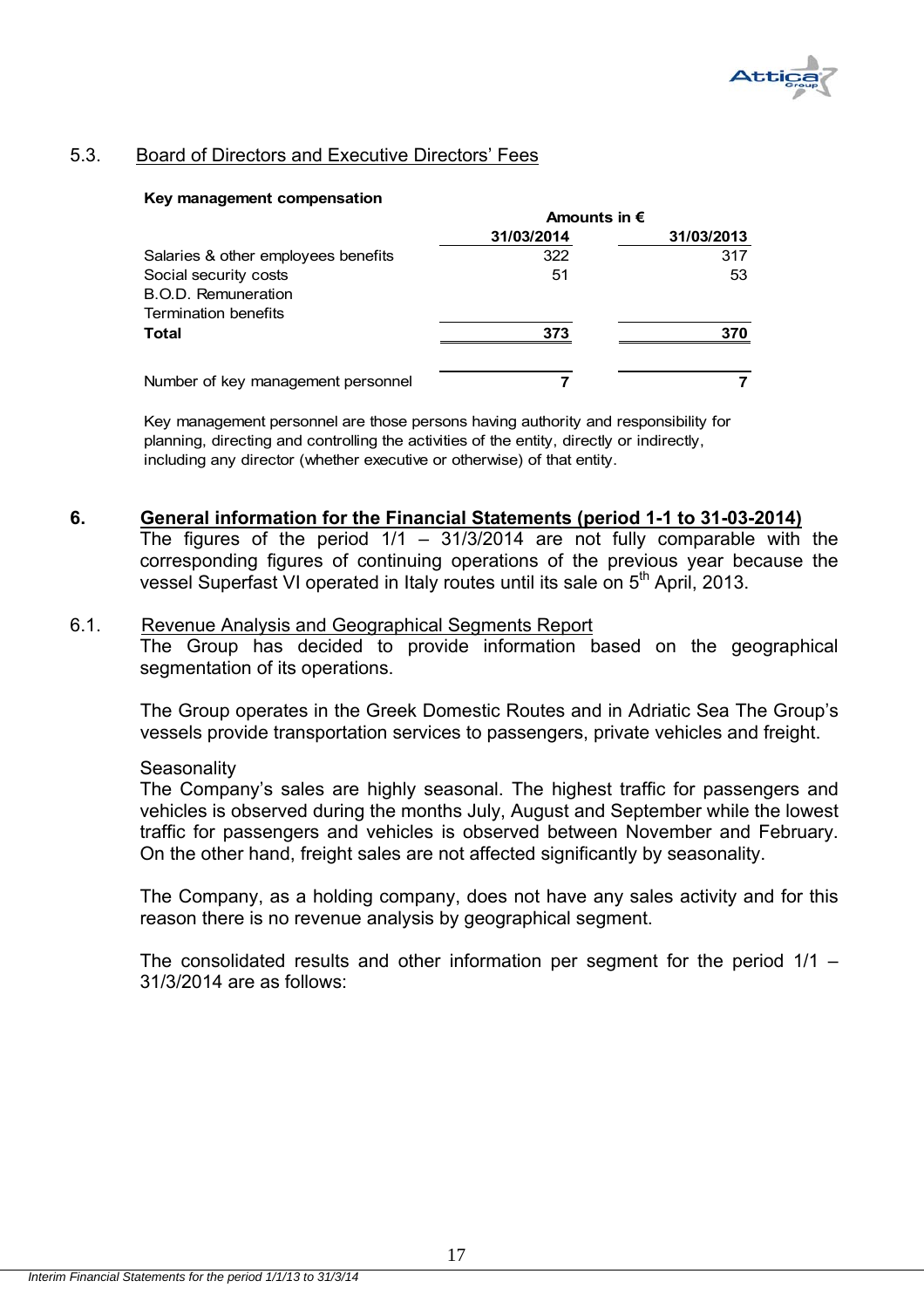

|                                                         | <b>GROUP</b>       |                 |         |           |  |
|---------------------------------------------------------|--------------------|-----------------|---------|-----------|--|
|                                                         |                    | 1/1-31/03/2014  |         |           |  |
| Geographical Segment                                    | Domestic<br>Routes | Adriatic<br>Sea | Other * | Total     |  |
| Fares                                                   | 24.623             | 14.392          |         | 39.015    |  |
| <b>On-board Sales</b>                                   | 1.133              | 938             |         | 2.071     |  |
| <b>Total Revenue</b>                                    | 25.756             | 15.330          |         | 41.086    |  |
| <b>Operating Expenses</b>                               | $-26.372$          | $-20.523$       |         | $-46.895$ |  |
| Management & Distribution Expenses                      | $-4.538$           | $-2.773$        | $-159$  | $-7.470$  |  |
| Other revenue / expenses                                | 87                 | $-132$          | 37      | -8        |  |
| Earnings before taxes, investing and financial results  | $-5.067$           | $-8.098$        | $-122$  | $-13.287$ |  |
| <b>Financial results</b>                                | $-2.448$           | $-862$          | -1      | $-3.311$  |  |
| Earnings before taxes, investing and financial results, |                    |                 |         |           |  |
| depreciation and amortization                           | -1.3851            | $-5.727$        | $-114$  | $-7.226$  |  |
| Profit/Loss before Taxes                                | -7.5151            | $-8.960$        | $-123$  | $-16.598$ |  |
| Income taxes                                            | $-18$              | $-28$           |         | -46       |  |
| Profit/Loss after Taxes                                 | $-7.533$           | $-8.988$        | $-123$  | $-16.644$ |  |
| Customer geographic distribution                        |                    |                 |         |           |  |
| Greece                                                  | 36.902             |                 |         |           |  |
| Europe                                                  | 3.315              |                 |         |           |  |
| Third countries                                         | 869                |                 |         |           |  |
| <b>Total Fares &amp; Travel Agency Services</b>         | 41.086             |                 |         |           |  |
|                                                         |                    |                 |         |           |  |

|                                                        | 31/03/2014 |          |         |          |  |
|--------------------------------------------------------|------------|----------|---------|----------|--|
| Geographical Segment                                   | Domestic   | Adriatic | Other * | Total    |  |
|                                                        | Routes     | Sea      |         |          |  |
| <b>Assets and liabilities figures</b>                  |            |          |         |          |  |
| Vessels' Book Value at 01/01                           | 373.225    | 254.431  |         | 627.656  |  |
| Vessel acquisitions in the present period              | 326        |          |         | 326      |  |
| (Profit) loss on sale of property, plant and equipment |            |          |         | 0        |  |
| Vessels' impairment                                    |            |          |         | $\Omega$ |  |
| Depreciation for the Period                            | $-3.922$   | $-2.004$ |         | -5.926   |  |
| Net Book Value of vessels at 31/03                     | 369.629    | 252.427  |         | 622.056  |  |
| Other tangible Assets                                  |            |          | 1.500   | 1.500    |  |
| <b>Total Net Fixed Assets</b>                          | 369.629    | 252.427  | 1.500   | 623.556  |  |
| Secured loans                                          | 153.888    | 133.627  | 2.425   | 289.940  |  |

\* The column "Other" includes the parent company.

The revenue of the Group is derived from the agents based abroad.

| Net Book Value of Tangible Assets    | Euro | 623.556 |
|--------------------------------------|------|---------|
| <b>Unallocated Assets</b>            | Euro | 85.211  |
| <b>Total Assets</b>                  | Euro | 708.767 |
| Long-term and Short-term liabilities | Euro | 289.940 |
| <b>Unallocated Liabilities</b>       | Euro | 95.418  |
| <b>Total Liabilities</b>             | Euro | 385.358 |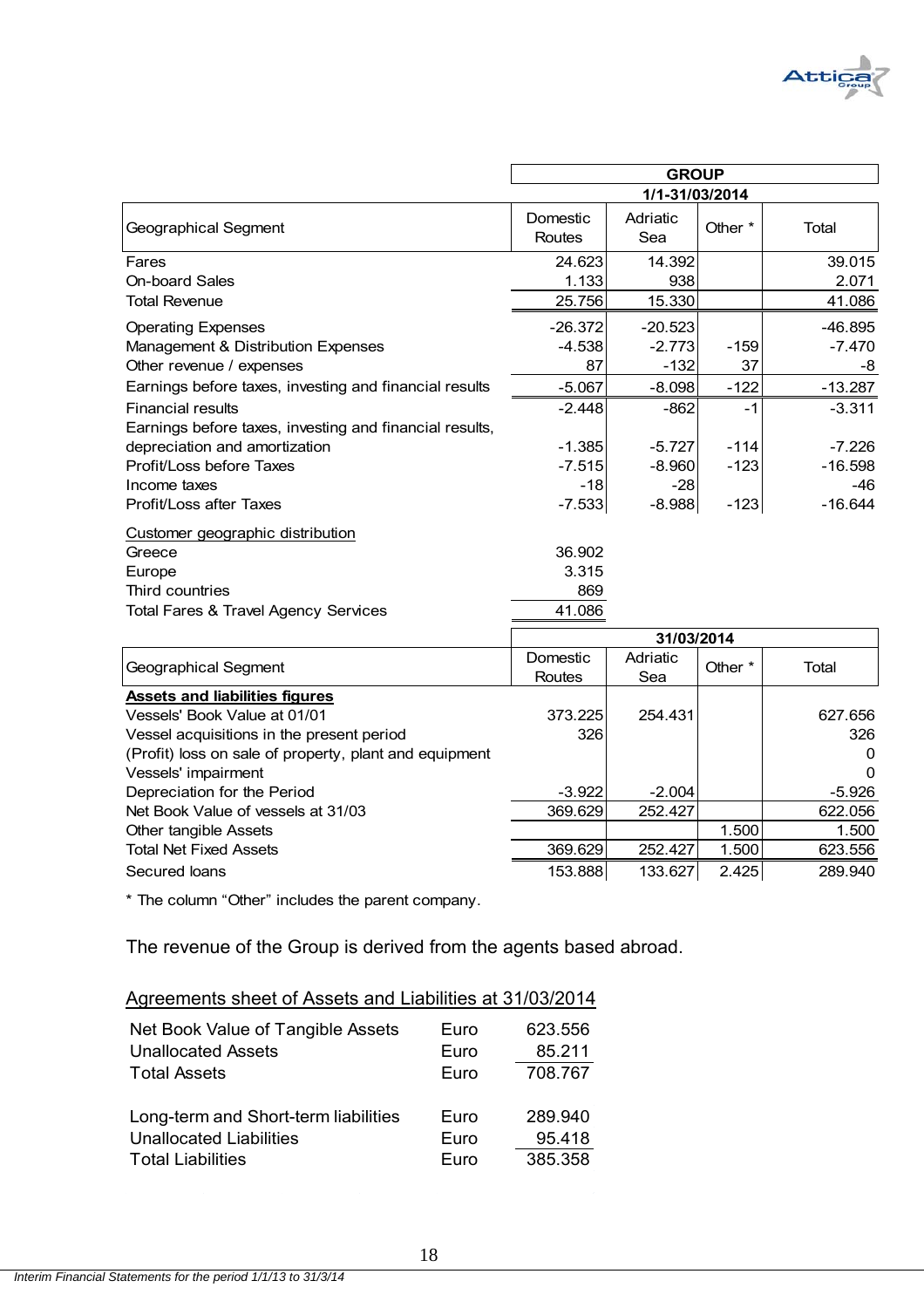

The consolidated results and other information per segment for the period 1/1 – 31/3/2013 are as follows:

|                                                                            | <b>GROUP</b>              |                     |         |                       |  |
|----------------------------------------------------------------------------|---------------------------|---------------------|---------|-----------------------|--|
|                                                                            | 1/1-31/03/2013            |                     |         |                       |  |
| Geographical Segment                                                       | Domestic<br><b>Routes</b> | Adriatic<br>Sea     | Other * | Total                 |  |
| Fares<br><b>On-board Sales</b>                                             | 20.918<br>1.121           | 17.873<br>1.124     |         | 38.791<br>2.245       |  |
| Travel Agency Services (Intersector Sales)<br>Intersector Sales Write-offs |                           |                     |         |                       |  |
| <b>Total Revenue</b>                                                       | 22.039                    | 18.997              |         | 41.036                |  |
| <b>Operating Expenses</b><br>Management & Distribution Expenses            | $-25.363$<br>$-4.046$     | $-23.864$<br>-3.175 | $-271$  | $-49.227$<br>$-7.492$ |  |
| Other revenue / expenses                                                   | 66                        | 909                 | 2       | 977                   |  |
| Earnings before taxes, investing and financial results                     | $-7.304$                  | $-7.133$            | $-269$  | $-14.706$             |  |
| <b>Financial results</b>                                                   | $-3.747$                  | $-843$              | -2      | $-4.592$              |  |
| Earnings before taxes, investing and financial results,                    |                           |                     |         |                       |  |
| depreciation and amortization                                              | $-3.285$                  | $-4.405$            | $-250$  | $-7.940$              |  |
| Profit/Loss before Taxes                                                   | $-11.014$                 | $-7.946$            | $-336$  | $-19.296$             |  |
| Income taxes                                                               | $-7$                      | $-14$               |         | $-21$                 |  |
| Profit/Loss after Taxes                                                    | $-11.021$                 | $-7.960$            | $-336$  | $-19.317$             |  |
| Customer geographic distribution                                           |                           |                     |         |                       |  |
| Greece                                                                     | 36.113                    |                     |         |                       |  |
| Europe                                                                     | 4.286                     |                     |         |                       |  |
| Third countries                                                            | 637                       |                     |         |                       |  |
| <b>Total Fares &amp; Travel Agency Services</b>                            | 41.036                    |                     |         |                       |  |
|                                                                            |                           | 31/12/2013          |         |                       |  |
| <b>Geographical Segment</b>                                                | Domestic                  | Adriatic            | Other * | Total                 |  |
|                                                                            | Routes                    | Sea                 |         |                       |  |
| <b>Assets and liabilities figures</b><br>Vessels' Book Value at 01/01      | 454.602                   | 250.352             |         | 704.954               |  |
| Improvements / Additions                                                   | 52                        |                     |         | 52                    |  |
| Vessels' redeployment                                                      | $-67.000$                 | 67.000              |         | $\Omega$              |  |
| Vessel acquisitions in the present period                                  |                           |                     |         |                       |  |
| Vessels' Disposals                                                         |                           | $-53.000$           |         | $-53.000$             |  |
| Depreciation for the Period                                                | $-14.429$                 | $-9.921$            |         | $-24.350$             |  |
| Net Book Value of vessels at 31/12                                         | 373.225                   | 254.431             |         | 627.656               |  |
| Other tangible Assets                                                      |                           |                     | 1.572   | 1.572                 |  |
| <b>Total Net Fixed Assets</b>                                              | 373.225                   | 254.431             | 1.572   | 629.228               |  |
| Secured loans                                                              | 153.888                   | 133.627             | 2.425   | 289.940               |  |

\* The column "Other" includes the parent company.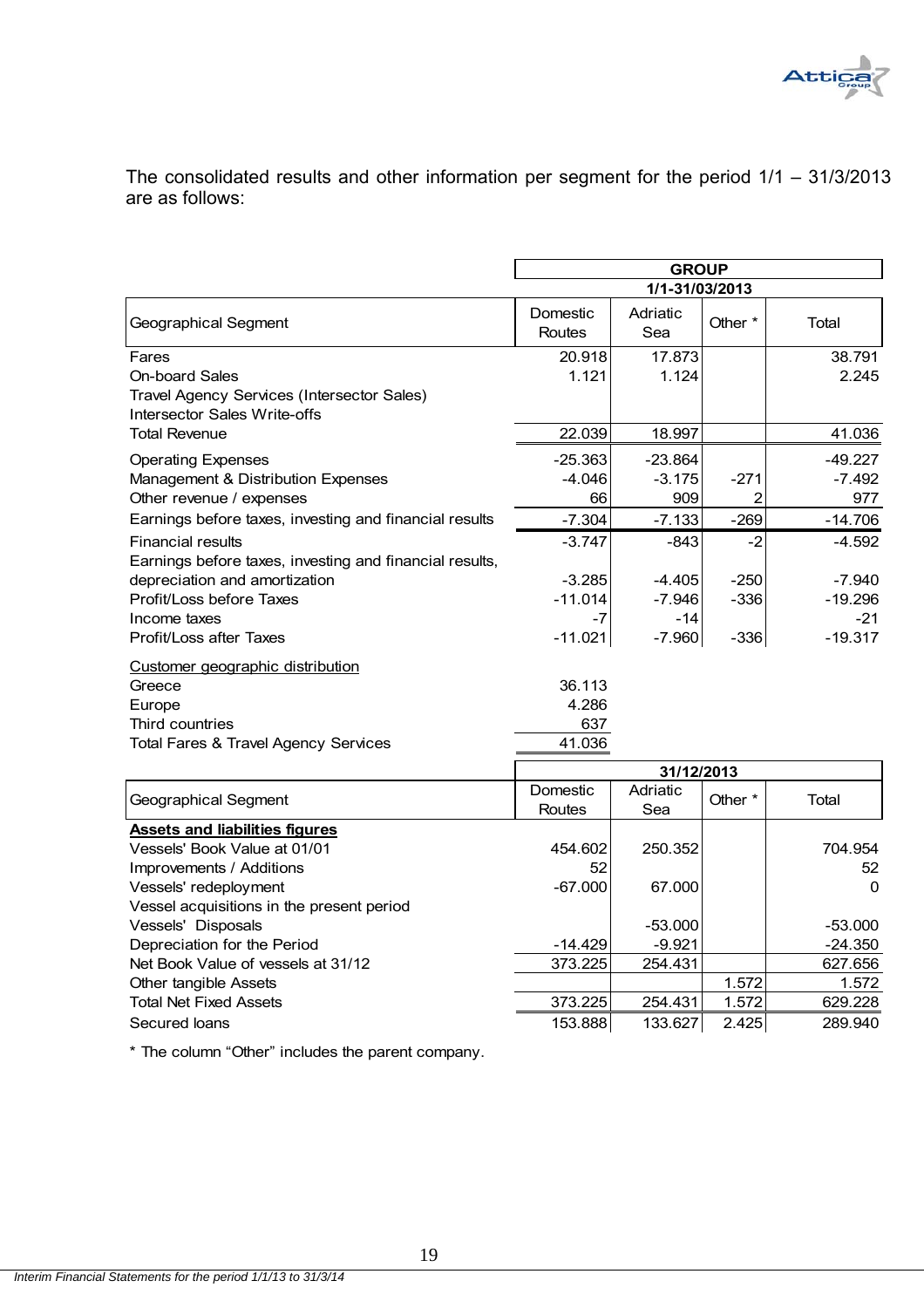

# Agreements sheet of Assets and Liabilities at 31/12/2013

| Net Book Value of Tangible Assets    | Euro | 629.228 |
|--------------------------------------|------|---------|
| <b>Unallocated Assets</b>            | Euro | 89.526  |
| <b>Total Assets</b>                  | Euro | 718.754 |
|                                      |      |         |
| Long-term and Short-term liabilities | Euro | 289.940 |
| <b>Unallocated Liabilities</b>       | Euro | 88.761  |
| <b>Total Liabilities</b>             | Euro | 378.701 |

The vessels of the Group have been mortgaged as security of the long-term borrowings for the amount of Euro 636.234 thousand.

Revenue from Fares in Domestic routes includes the grants received for public services amounting Euro 2.936 thousand for the period 1/1 – 31/3/2014 and Euro 2.510 thousand for the period 1/1 – 31/3/2013.

#### 6.2. Cost of sales

 Cost of sales decreased compared to the previous period mainly due to the fuel oil prices' decrease.

#### 6.3. Other financial results

Other financial results includes mainly the foreign exchange differences from the credit agreement of the Group with Daewoo Shipbuilding and Marine Engineering Co. Ltd. (DSME), Korea for the acquisition of the new fast car-passenger ferry Blue Star Patmos. From the above, on 31/3/2014 the foreign exchange differences stood at USD 48.600 thousand.

#### 6.4. Tangible assets

Tangible assets decreased compared to 31/12/2013. This decrease was due to the depreciations of the present period.

# 6.5. Inventories

Inventories decreased compared to 31/12/2013. This decrease was due to the fuel oil prices' decrease.

# 6.6. Trade and other receivables

Trade and other receivables decreased compared to 31/12/2013. This decrease was due to the better management of the Group's credit policy.

# 6.7. Other current assets

Other current assets increased compared to 31/12/2013. This increase was due to the vessels' dry dock.

6.8. Cash and cash equivalents Cash and cash equivalents decreased compared to 31/12/2013 due to seasonality.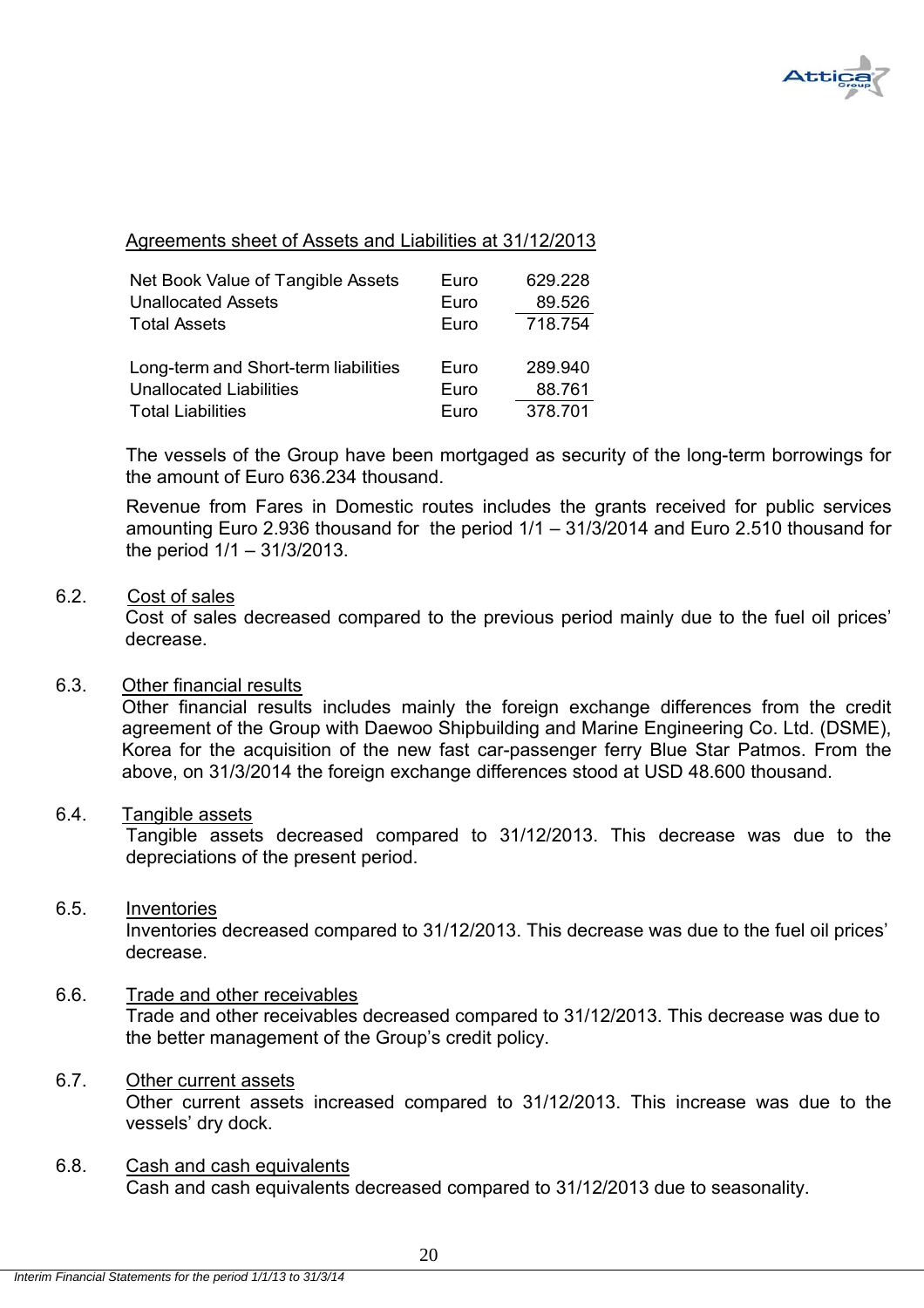

#### 6.9. Share capital – Share premium – Total comprehensive income

The share capital amounts to Euro 57.498 thousand and is divided in 191.660.320 common registered voting shares with a nominal value of Euro 0,30 each.

| <b>GROUP</b>                                                                                           |                                           |                    | Number of<br><b>Shares</b> |                    | <b>Nominal value</b>        | Value of common<br>shares | Share premium               |
|--------------------------------------------------------------------------------------------------------|-------------------------------------------|--------------------|----------------------------|--------------------|-----------------------------|---------------------------|-----------------------------|
| <b>Balance as of 01/01/2014</b>                                                                        |                                           |                    | 191.660.320                |                    | 0,30                        | 57.498                    | 290.011                     |
| Capitalisation of share premium                                                                        |                                           |                    |                            |                    |                             |                           |                             |
| Share issue                                                                                            |                                           |                    |                            |                    |                             |                           |                             |
| - Common<br>- Preference                                                                               |                                           |                    |                            |                    |                             |                           |                             |
| Expenses related to share capital increase                                                             |                                           |                    |                            |                    |                             |                           |                             |
| Balance as of 31/03/2014                                                                               |                                           |                    | 191.660.320                |                    | 0, 30                       | 57.498                    | 290.011                     |
| <b>COMPANY</b>                                                                                         |                                           |                    | Number of<br><b>Shares</b> |                    | Nominal value               | Value of common<br>shares | Share premium               |
| Balance as of 01/01/2014<br>Capitalisation of share premium<br>Share issue<br>- Common<br>- Preference |                                           |                    | 191.660.320                |                    | 0,30                        | 57.498                    | 290.011                     |
| Expenses related to share capital increase                                                             |                                           |                    |                            |                    |                             |                           |                             |
| Balance as of 31/03/2014                                                                               |                                           |                    | 191.660.320                |                    | 0, 30                       | 57.498                    | 290.011                     |
| <u>Borrowings</u><br>Borrowings analysis:<br>Long-term borrowings                                      |                                           |                    |                            |                    |                             |                           |                             |
| Short-term dept<br>Long-term borrowings                                                                | 31/03/2014                                |                    | 31/12/2013                 |                    |                             |                           |                             |
| Obligations under finance lease<br>Secured Loans                                                       |                                           |                    |                            |                    |                             |                           |                             |
| <b>Bonds</b>                                                                                           |                                           | 133.627<br>113.888 |                            | 133.627<br>113.888 |                             |                           |                             |
| Less: Long-term loans payable in next financial<br>year                                                |                                           | $-179.067$         |                            | $-179.067$         |                             |                           |                             |
| Total of long-term loans                                                                               |                                           | 68.448             |                            | 68.448             |                             |                           |                             |
| Short-term dept                                                                                        | 31/03/2014                                |                    | 31/12/2013                 |                    |                             |                           |                             |
| Obligations under finance lease<br>Secured Loans                                                       |                                           | 40.000             |                            | 40.000             |                             |                           |                             |
| <b>Bank Loans</b>                                                                                      |                                           | 2.425              |                            | 2.425              |                             |                           |                             |
| More: Long-term loans payable in next financial<br>year                                                |                                           | 179.067            |                            | 179.067            |                             |                           |                             |
| Total of short-term loans                                                                              |                                           | 221.492            |                            | 221.492            |                             |                           |                             |
| Amounts in €                                                                                           |                                           |                    |                            |                    |                             |                           |                             |
| Borrowings as of 31/3/2014                                                                             | <b>Obligations under</b><br>finance lease |                    | <b>Bank Loans</b>          |                    | Secured<br>Loans            | <b>Bonds</b>              | Borrowings                  |
| Within 1year<br>After 1year but not more than 5 years<br>More than five years                          |                                           |                    |                            | 2.425              | 105.179<br>22.521<br>45.927 | 113.888                   | 221.492<br>22.521<br>45.927 |
|                                                                                                        |                                           |                    |                            | 2.425              | 173.627                     | 113.888                   | 289.940                     |
| Amounts in €                                                                                           |                                           |                    |                            |                    | Secured                     |                           |                             |
| Borrowings as of 31/12/2013                                                                            | <b>Obligations under</b><br>finance lease |                    | <b>Bank Loans</b>          |                    | Loans                       | <b>Bonds</b>              | <b>Borrowings</b>           |
| Within 1year<br>After 1year but not more than 5 years                                                  |                                           |                    |                            | 2.425              | 105.179<br>22.521           | 113.888                   | 221.492<br>22.521           |
| More than five years                                                                                   |                                           |                    |                            |                    | 45.927                      |                           | 45.927                      |
|                                                                                                        |                                           |                    |                            | 2.425              | 173.627                     | 113.888                   | 289.940                     |

 $6.10.$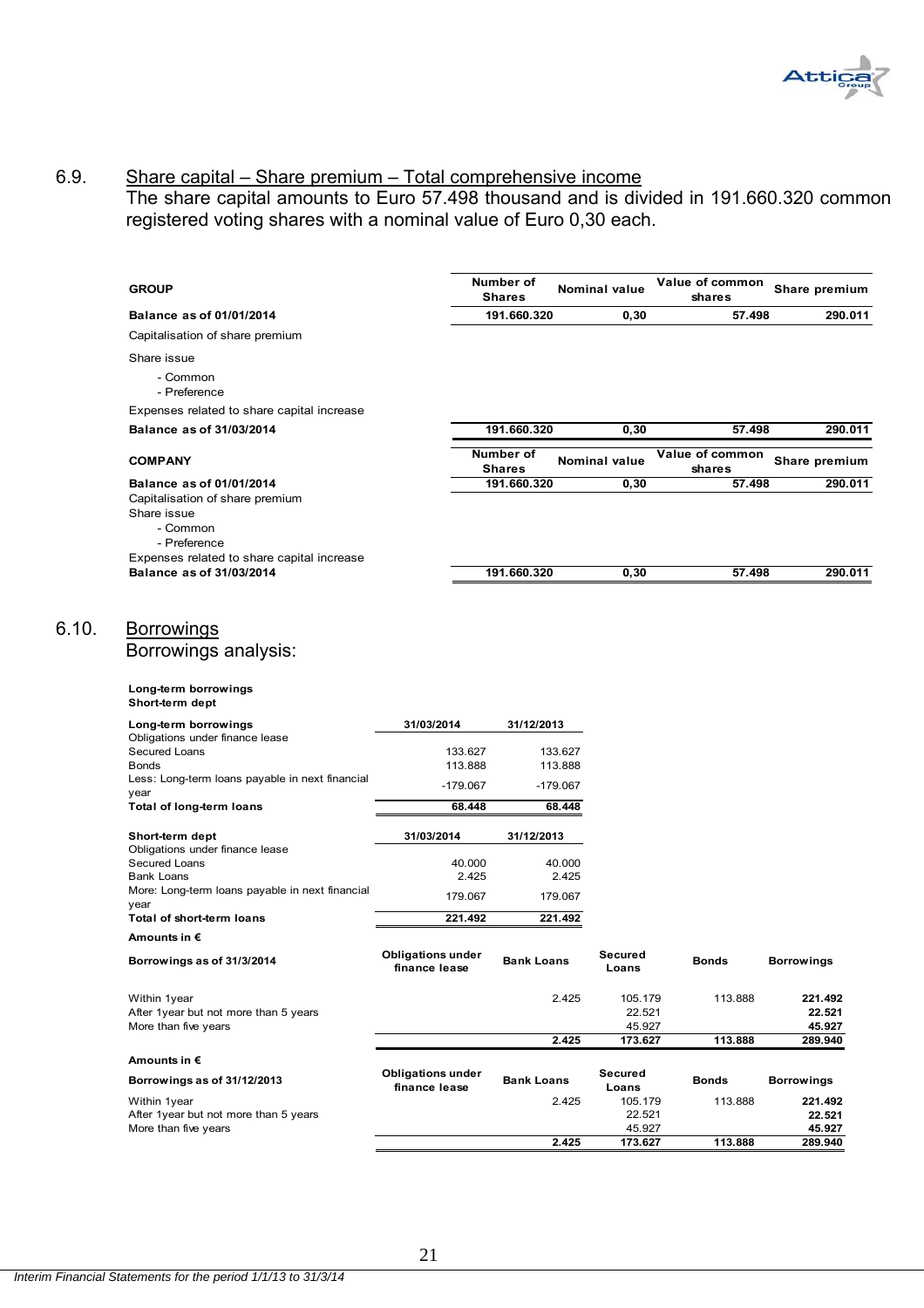

The table above presents Groups total borrowings which stood at Euro 289.940 thousand.

Considering the above, the Group on 31/03/2014 had negative working capital amounting to Euro 218.433 thousand, as the Group's current liabilities exceed its current assets (with the major part of current liabilities -73,4%- relating to short-term borrowing).

As from the end of fiscal year 2011, given that there were not met the financial conditions (covenants) that regulate the related bank liabilities and, at the same time, provide the cancellation right to creditors in this case, which would make the borrowings immediately repayable, the Group proceeded to reclassification of long-term part of from the line of the Statement of Financial Position "Long Term Loan Liabilities" to the line "Short Term Loan Liabilities".

As at 31/12/2013, the amount of long-term loans that have been reclassified to «Short Term Loan Liabilities» stands at Euro 174.387 thousand.

The Management of Attica Group is in continuing discussions with the Group's Lending banks in order to achieve a mutually agreed restructuring plan of the Group's long term loans and is assessing plans of long term refinancing acceptable by its Lenders.

At the same time, the Group's Management is in discussions regarding refinancing of shortterm borrowings, standing at Euro 40 million, which have become due. The Group's Management estimates that the discussions will be concluded successfully.

Along with the conversations with the banks as mentioned above, within the year, the Group proceeded to a series of actions, aimed at enhancing its liquidity (see Annual Financial Statement for the fiscal year 2013).

In light of the above actions and good cooperation with the Group's lenders, we estimate that the Group will not face problems of funding and liquidity.

### 6.11. Trade and other payables Trade and other payables increased mainly due to the vessels' dry dock.

#### 6.12. Other current liabilities

"Other current liabilities" increased mainly due to the "Deferred income" which refer to passenger tickets issued but not yet travelled until 31/3/2014.

# **7. Other information**

7.1. Unaudited fiscal years The parent company has been audited by tax authorities until the fiscal year 2007.

All the companies included in the consolidation of Superfast Group have been audited by tax authorities until the fiscal year 2006. The only exception to the above is the subsidiary company Superfast Ferries S.A. which has been temporary audited by tax authorities until the fiscal year 2012.

All the companies included in the consolidation of Blue Star Group have been audited by tax authorities until the fiscal year 2007. The only exception to the above is the subsidiary company Blue Star Ferries S.A. which has been temporary audited by tax authorities until the fiscal year 2011.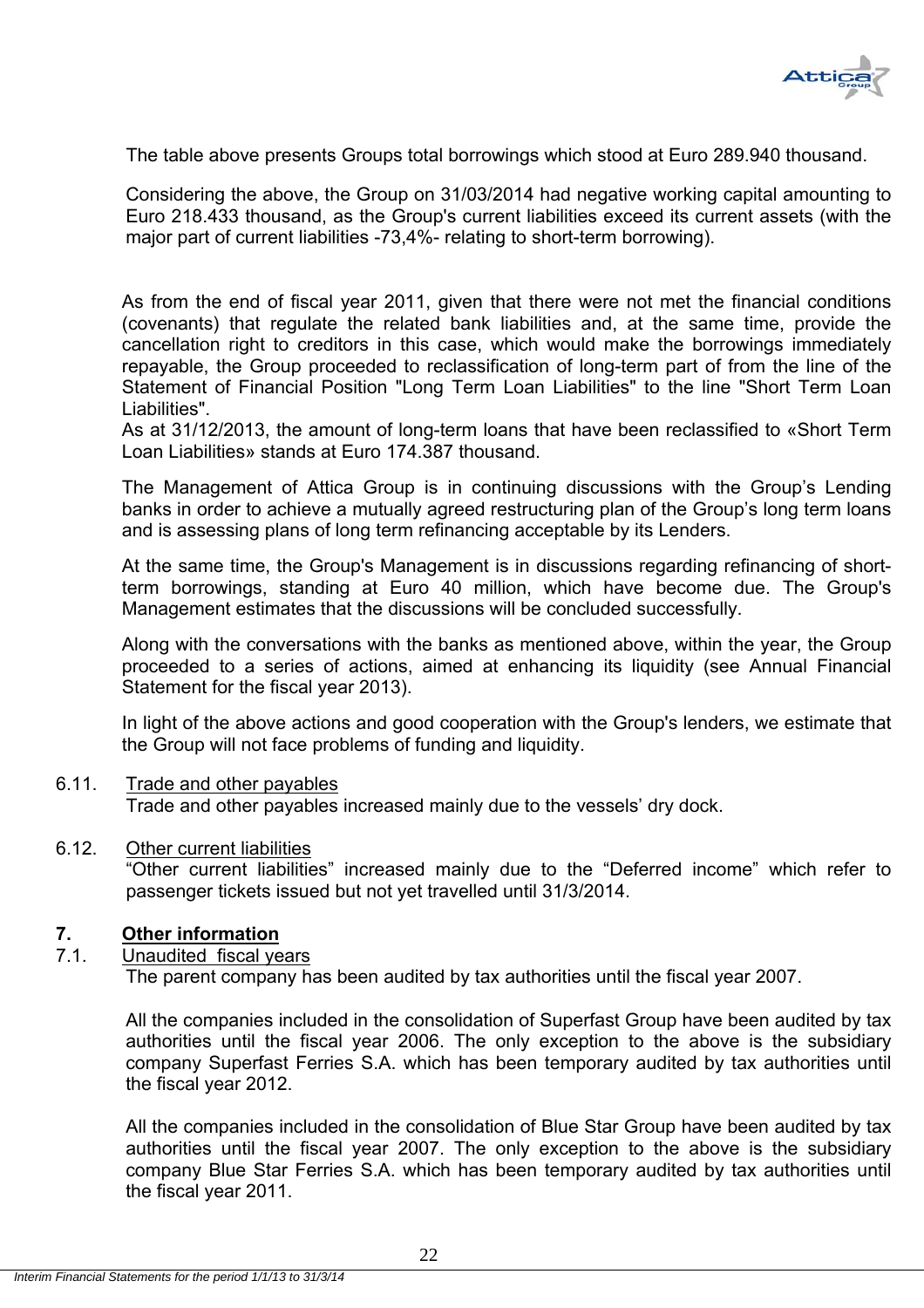

The subsidiary company Attica Premium S.A. has been audited by tax authorities until the fiscal year 2005.

For the fiscal year 2012, the parent company and the 100% subsidiaries Attica Ferries Maritime S.A., Blue Star Ferries Maritime S.A., Attica Premium S.A. and the branches Superfast One, Two, Exi, Endeka, and Dodeka Hellas INC being subject statutorily audited by a Certified Auditor or audit firm in accordance with par.5, article 82, L.2238/1994. Upon completion of the tax audit, the Certified Auditor issued a Tax Compliance Certificate without arising differences. In order to consider that the fiscal year was inspected by the tax authorities, must be applied as specified in paragraph 1a of Article 6 of POL 1159/2011, as amended by POL 1236/2013.

The subsidiaries of ATTICA HOLDINGS S.A. have already made a tax provision of Euro 144 thousand for the unaudited fiscal years. The parent company has made a tax provision of Euro 20 thousand. For the subsidiaries registered outside the European Union, which do not have an establishment in Greece, there is no obligation for taxation audit.

# Tax Compliance Report

Starting from the year 2011, under additions to Law 4110/2013, the Greek Societe Anonyme and Limited Liability Companies, as well as branches of foreign companies, whose annual Financial Statements are mandatorily audited by statutory auditors or audit firm under the provisions of Law 2190/1920 and Law 3190/1955 respectively, are required to be provided with "Annual Certificate" provided for in paragraph 5 of Article 82 of Law 2238/1994, issued following a tax audit conducted by the same auditor or audit firm that audit the annual Financial Statements. After the completion of tax audit, the statutory auditor or audit firm issues the "Tax Compliance Report" which is then electronically submitted to the Ministry of Finance within ten days after the final date of approval of financial statements by the General Meeting of Shareholders. The Ministry of Finance will select a sample of at least 9% to be inspected by the competent supervisory authorities of the Ministry, which should be completed within a period not later than eighteen months from the date of the "Tax Compliance Report" in the Ministry of Finance.

Based on the Ministerial Decision POL 1159/.2011, as effective following the amendments under Article 8, par. 8 of the Law 4110/2013, in respect of Attica Group companies, the companies subject to tax audit are BLUE STAR FERRIES MARITIME S.A., ATTICA PREMIUM S.A., ATTICA HOLDINGS S.A. and ATTICA FERRIES MARITIME S.A., SUPERFAST ONE, TWO, PENDE, EXI, ENDEKA, and DODEKA HELLAS INC. Regarding the companies in question, tax audit is already in process, being conducted by their statutory auditors for the year 2013 and it is not expected that there will arise significant differences in the tax obligations, incorporated in the financial Statements.

In respect of ATTICA Group companies, domiciled outside European Union, that have no branches in Greece, as well as Shipping Companies, they are not subject to POL 1159/2011 and their tax inspection is conducted as effective by the tax authorities.

# 7.2. Payments of finance and operating leases

The finance leases that have been recognized in the income statement of the period 1/1 - 31/03/2014, amount Euro 28 thousand.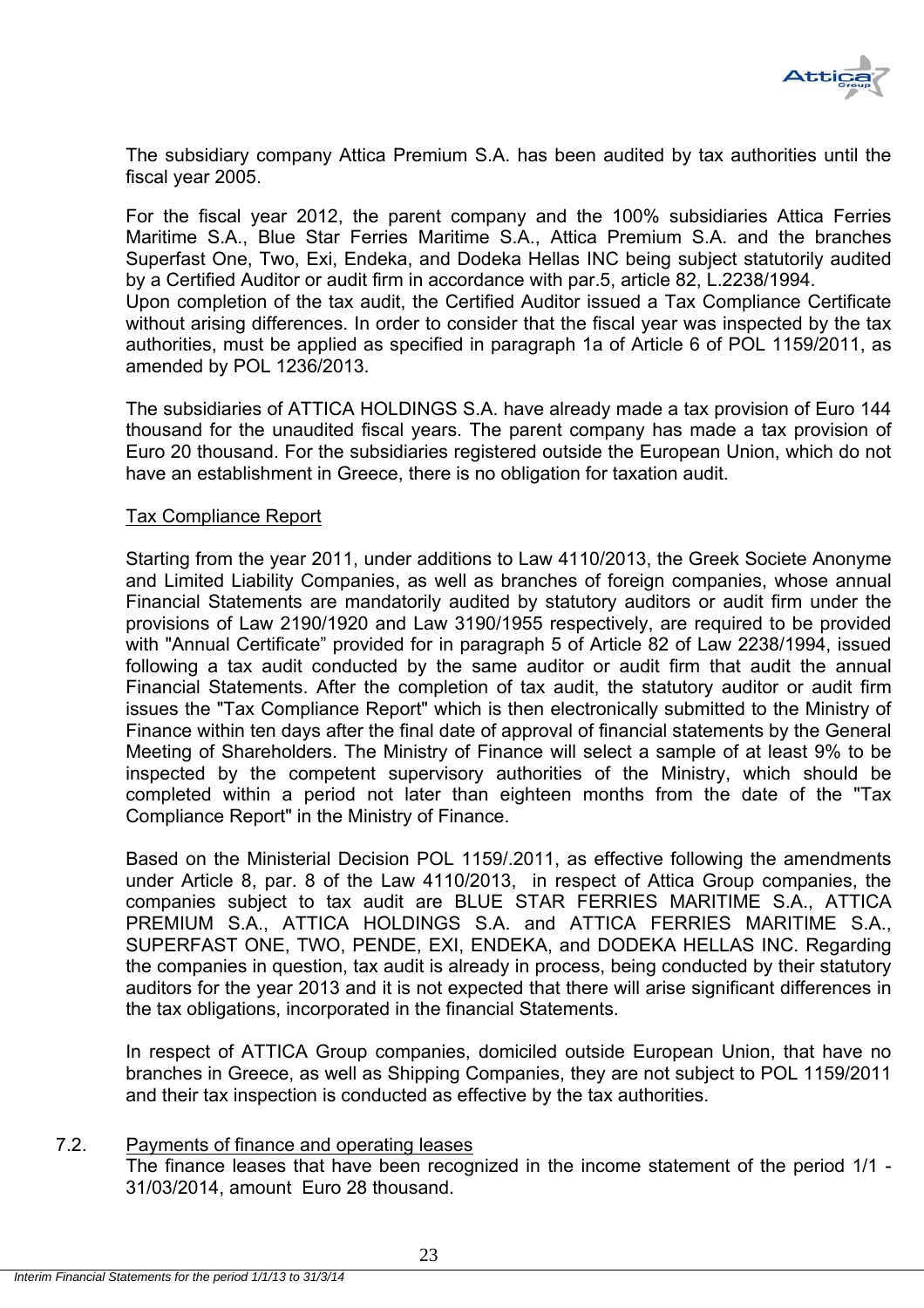

The operating leases that have been recognized in the income statement of the period 1/1 - 31/03/2014, amount Euro 189 thousand.

#### 7.3. Provisions

The Group has made a provision amounting Euro 806 thousand which concerns claim for compensation from the crew that was employed on board the vessels of the Group.

## 7.4. Contingent assets and liabilities

a) Granted guarantees

The following letters of guarantee have been provided to secure liabilities of the Group and the Company and were in force on 31/03/2014:

|                           | <b>GROUP</b><br>31/03/2014 | <b>COMPANY</b><br>31/03/2014 |
|---------------------------|----------------------------|------------------------------|
| Granted guarantees        | 1.721                      |                              |
| Other guarantees (Daewoo) | 35.248                     |                              |

#### b) Undertakings

On 31/03/2014 the Group and the Company have the following liabilities which derive from the operating lease agreements and are payable as follows:

|                      | <b>GROUP</b> | <b>COMPANY</b> |
|----------------------|--------------|----------------|
|                      | 31/03/2014   | 31/03/2014     |
| Within 1 year        | 703          | 135            |
| Between 2 to 5 years | 2.808        | 541            |
| Over 5 years         | 995          | 192            |
|                      | 4.506        | 868            |
|                      |              |                |

#### **8. Significant events**

Attica's management is in discussions with the Group's lending banks with a view to a restructuring of the Group's loan facilities (note 3.1.2).

# **9. Events after the Balance Sheet date**

There are no events after the Balance Sheet Date.

Athens, May 22, 2014

CHAIRMAN **VICE CHAIRMAN** CHIEF EXECUTIVE FINANCIAL OF THE B.O.D. CONTROLLER SERVICE OF THE B.O.D. OF THE B.O.D.

I.D. No:ΑΚ109642 I.D. No: Χ643597 I.D. No:ΑΒ215327 I.D. No:AK087031

KYRIAKOS MAGEIRAS MICHAEL SAKELLIS SPIROS PASCHALIS NIKOLAOS TAPIRIS